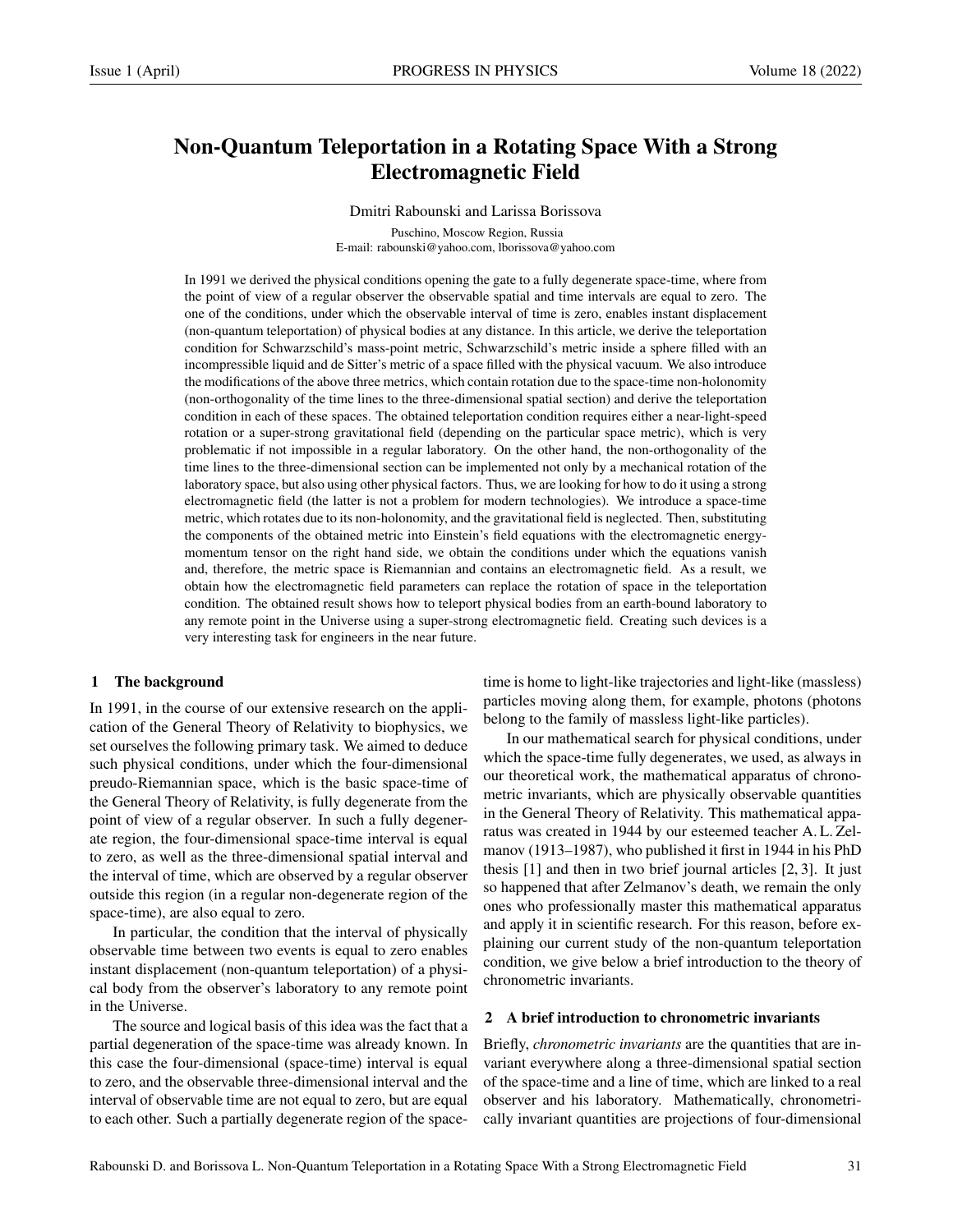(general covariant) quantities onto the three-dimensional spatial section and the line of time of the observer. In the general case, such a real three-dimensional spatial section (local three-dimensional space) can be curved, inhomogeneous, anisotropic, deformed, rotating, be filled with a gravitational field and also have some other properties such as viscosity etc. The lines of real time can have different density of time coordinates depending on the gravitational potential, as well as be non-orthogonal to the three-dimensional spatial section (the latter property is called the space-time non-holonomity, which is manifested as a three-dimensional rotation of the spatial section). As a result, the reference frame of a real observer, consisting of a coordinate grid paved on his real threedimensional spatial section, as well as a system of real clocks located at each point of the section, has all the geometric and physical properties of his local space. Therefore, chronometrically invariant quantities as projections of four-dimensional (general covariant) quantities onto the real spatial section and real time line in his reference frame take into account the influence of all the geometric and physical factors present in his local space. So, the chronometrically invariant projections of any four-dimensional (general covariant) quantity calculated in the real reference frame of an observer are truly *physically observable quantities* registered by the observer.

The operator of projection onto the time line of an observer is the unit-length four-dimensional vector tangential to the observer's world line at each of its points

$$
b^{\alpha} = \frac{dx^{\alpha}}{ds}, \qquad b_{\alpha}b^{\alpha} = 1,
$$

while the operator of projection onto his three-dimensional spatial section is the four-dimensional symmetric tensor

$$
h_{\alpha\beta}=-g_{\alpha\beta}+b_{\alpha}b_{\beta}.
$$

These operators are orthogonal to each other, i.e., their common contraction is always equal to zero

$$
h_{\alpha\beta}b^{\alpha}=0
$$
,  $h^{\alpha\beta}b_{\alpha}=0$ ,  $h_{\beta}^{\alpha}b_{\alpha}=0$ ,  $h_{\alpha}^{\beta}b^{\alpha}=0$ .

A regular observer rests with respect to his reference body  $(b<sup>i</sup> = 0)$  and, thus, accompanies to his reference space. Thus, the components of the projection operator  $b^{\alpha}$  are

$$
b^0 = \frac{1}{\sqrt{g_{00}}},
$$
  $b^i = 0,$   $b_0 = \sqrt{g_{00}},$   $b_i = \frac{g_{i0}}{\sqrt{g_{00}}},$ 

while the components of  $h_{\alpha\beta}$  have the form

 $h_{00} = 0,$   $h^{00} = -g^{00} + \frac{1}{g_0}$  $\frac{1}{g_{00}}$ ,  $h_0^0 = 0$ ,  $h_{0i} = 0,$   $h^{0i} = -g^{0i},$   $h_0^i = 0,$  $h_{i0} = 0$ ,  $h^{i0} = -g^{i0}$ ,  $h_i^0 = \frac{g_{i0}}{g_{00}}$  $\frac{g_{00}}{g}$ 

$$
h_{ik} = -g_{ik} + \frac{g_{0i}g_{0k}}{g_{00}}, \quad h^{ik} = -g^{ik}, \quad h^i_k = \delta^i_k.
$$

According to Zelmanov's theorem on the chronometrically invariant (physically observable) projections, the chr.inv. projections of a four-dimensional vector  $Q^{\alpha}$  are

$$
b^{\alpha}Q_{\alpha}=\frac{Q_0}{\sqrt{g_{00}}}, \qquad h_{\alpha}^i Q^{\alpha} = Q^i,
$$

while for a symmetric 2nd rank tensor  $Q^{\alpha\beta}$  these are

$$
b^{\alpha}b^{\beta}Q_{\alpha\beta}=\frac{Q_{00}}{g_{00}},\quad h^{i\alpha}b^{\beta}Q_{\alpha\beta}=\frac{Q_{0}^{i}}{\sqrt{g_{00}}},\quad h^{i}_{\alpha}h^{k}_{\beta}Q^{\alpha\beta}=Q^{ik}.
$$

Thus, the chr.inv.-projections of a four-dimensional interval  $dx^{\alpha}$  are the physically observable time interval

$$
d\tau = \sqrt{g_{00}} dt + \frac{g_{0i}}{c \sqrt{g_{00}}} dx^{i}
$$

and the observable three-dimensional interval  $dx^i$  which coincides with the spatial coordinate interval. The physically observable velocity is the three-dimensional chr.inv.-vector

$$
v^{i} = \frac{dx^{i}}{d\tau}, \qquad v_{i}v^{i} = h_{ik}v^{i}v^{k} = v^{2},
$$

which, on the trajectories of light, transforms to the threedimensional chr.inv.-vector of the physically observable velocity of light  $c^i$ , the square of which is  $c_i c^i = h_{ik} c^i c^k = c^2$ .

Calculating the spatial chr.inv.-projections of the fundamental metric tensor  $g_{\alpha\beta}$ , we see that

$$
h_i^{\alpha} h_k^{\beta} g_{\alpha\beta} = -h_{ik}, \qquad h_{\alpha}^i h_{\beta}^k g^{\alpha\beta} = -h^{ik},
$$

i.e.,  $h_{ik}$  is the physically observable chr.inv.-metric tensor. It has all properties of the fundamental metric tensor  $q_{\alpha\beta}$  in the observer's three-dimensional spatial section

$$
h_i^{\alpha}h_{\alpha}^k = \delta_i^k - b_i b^k = \delta_i^k,
$$

where  $\delta_i^k$  is the unit three-dimensional tensor, which is part of the four-dimensional unit tensor  $\delta_i^{\alpha}$ . Therefore, the chrinythe four-dimensional unit tensor  $\delta_{\beta}^{\alpha}$ . Therefore, the chr.inv.-<br>metric tensor  $h_{\alpha}$  can lift and lower indices in chronometrimetric tensor  $h_{ik}$  can lift and lower indices in chronometrically invariant quantities.

The chr.inv.-operators of derivation

$$
\frac{\partial}{\partial t} = \frac{1}{\sqrt{g_{00}}}\frac{\partial}{\partial t}, \qquad \frac{\partial}{\partial x^i} = \frac{\partial}{\partial x^i} - \frac{g_{0i}}{g_{00}}\frac{\partial}{\partial x^0}
$$

are non-commutative

$$
\frac{\partial^2}{\partial x^i \partial t} - \frac{\partial^2}{\partial t \partial x^i} = \frac{1}{c^2} F_i \frac{\partial}{\partial t}, \quad \frac{\partial^2}{\partial x^i \partial x^k} - \frac{\partial^2}{\partial x^k \partial x^i} = \frac{2}{c^2} A_{ik} \frac{\partial}{\partial t},
$$

where

$$
F_i = \frac{1}{1 - \frac{w}{c^2}} \left( \frac{\partial w}{\partial x^i} - \frac{\partial v_i}{\partial t} \right)
$$

is the chr.inv.-vector of the gravitational inertial force,

$$
A_{ik} = \frac{1}{2} \left( \frac{\partial v_k}{\partial x^i} - \frac{\partial v_i}{\partial x^k} \right) + \frac{1}{2c^2} \left( F_i v_k - F_k v_i \right)
$$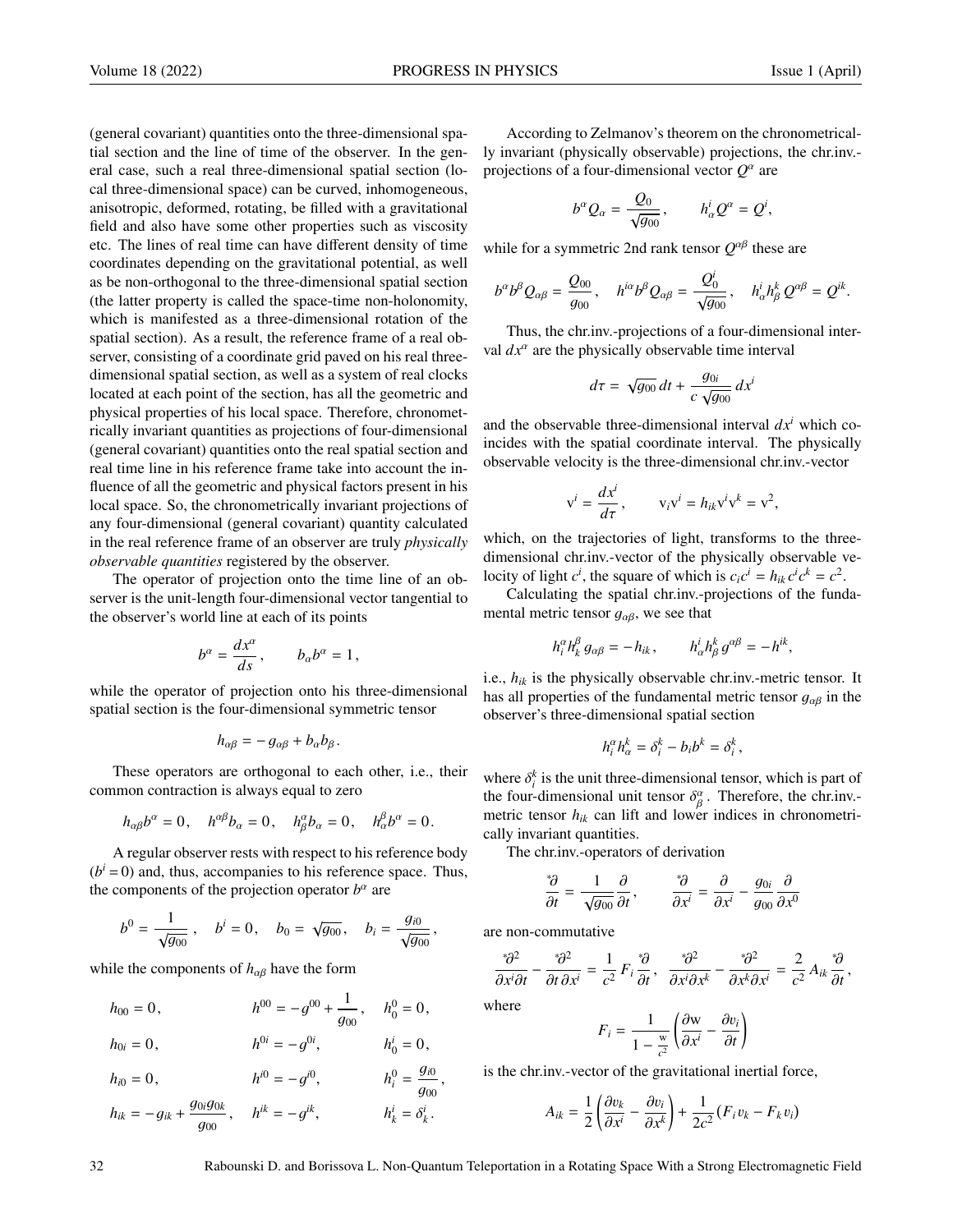is the antisymmetric chr.inv.-tensor of the three-dimensional angular velocity of rotation of the observer's space, w is the gravitational potential, and  $v_i$  is the three-dimensional linear velocity of rotation of the observer's space due to the spacevelocity of rotation of the observer's space due to the spacetime non-holonomity (non-orthogonality of the time lines to the three-dimensional spatial section)

$$
w = c^2 (1 - \sqrt{g_{00}}), \quad v_i = -c \frac{g_{0i}}{\sqrt{g_{00}}}, \quad v^i = -cg^{0i} \sqrt{g_{00}}.
$$

In particular, <sup>v</sup>*<sup>i</sup>* gives a detailed formula for the chr.inv. metric tensor *hik*, which is

$$
h_{ik} = -g_{ik} + \frac{1}{c^2} v_i v_k.
$$

It should be noted that the quantities w and  $v_i$  do not have chronometric invariance, despite the fact that  $v_i = h_{ik} v^k$  and  $v_i^2 = v_i v^k - h_{ik} v^{i}$  as for a chriny-quantity  $v^2 = v_k v^k = h_{ik} v^i v^k$  as for a chr.inv.-quantity.<br>The reference space can deform change

The reference space can deform, changing its coordinate grids with time that is expressed with the three-dimensional symmetric chr.inv.-tensor of the space deformation

$$
D_{ik} = \frac{1}{2} \frac{\partial h_{ik}}{\partial t}, \quad D^{ik} = -\frac{1}{2} \frac{\partial h^{ik}}{\partial t}, \quad D = h^{ik} D_{ik} = \frac{\partial \ln \sqrt{h}}{\partial t},
$$

where  $h = \det || h_{ik} ||.$ 

The regular 2nd rank Christoffel symbols  $\Gamma^{\alpha}_{\mu\nu}$  and the 1st<br>Christoffel symbols  $\Gamma^{\alpha}_{\mu\nu}$  are replaced with the respectively rank Christoffel symbols  $\Gamma_{\mu\nu,\sigma}$  are replaced with the respective chr.inv.-Christoffel symbols

$$
\Delta_{jk}^{i} = h^{im} \Delta_{jk,m} = \frac{1}{2} h^{im} \left( \frac{\partial h_{jm}}{\partial x^{k}} + \frac{\partial h_{km}}{\partial x^{j}} - \frac{\partial h_{jk}}{\partial x^{m}} \right),
$$

where the chr.inv.-metric tensor  $h_{ik}$  is used instead of the fundamental metric tensor  $g_{\alpha\beta}$ .

The chr.inv.-curvature tensor is derived similarly to the Riemann-Christoffel tensor from the non-commutativity of the 2nd chr.inv.-derivatives of an arbitrary vector

$$
{}^*\nabla_i {}^*\nabla_k Q_l - {}^*\nabla_k {}^*\nabla_i Q_l = \frac{2A_{ik}}{c^2} \frac{{}^*\partial Q_l}{\partial t} + H_{lki}^{...j} Q_j
$$

where the 4th rank chr.inv.-tensor

$$
H_{lki}^{m,j} = \frac{\partial \Delta_{il}^j}{\partial x^k} - \frac{\partial \Delta_{kl}^j}{\partial x^i} + \Delta_{il}^m \Delta_{km}^j - \Delta_{kl}^m \Delta_{im}^j,
$$

is the basis for the chr.inv.-curvature tensor  $C_{lkij}$ ,

$$
C_{lkij} = \frac{1}{4} \left( H_{lkij} - H_{jkil} + H_{klji} - H_{iljk} \right),
$$
  
\n
$$
C_{lk} = C_{lki}^{mli}, \qquad C = h^{lk} C_{lk},
$$

which has all properties of the Riemann-Christoffel tensor in the observer's three-dimensional spatial section, and its contraction gives the observable chr.inv.-curvature *C*. Also

$$
H_{lkij} = C_{lkij} + \frac{1}{2} \left( 2A_{ki} D_{jl} + A_{ij} D_{kl} ++ A_{jk} D_{il} + A_{kl} D_{ij} + A_{li} D_{jk} \right),
$$

$$
H_{lk} = C_{lk} + \frac{1}{2} \left( A_{kj} D_l^j + A_{lj} D_k^j + A_{kl} D \right),
$$
  

$$
H = h^{lk} H_{lk} = C.
$$

Please note that, as was found by Zelmanov, the physically observable chr.inv.-curvature of a space is depended on not only the gravitational inertial force acting in the space, but also the space rotation and deformation, and, therefore, does not vanish in the absence of the gravitational field.

The general covariant Einstein equations

$$
R_{\alpha\beta} - \frac{1}{2} g_{\alpha\beta} R = -\varkappa T_{\alpha\beta} + \lambda g_{\alpha\beta}
$$

with taking all possible factors into account have the chr.inv. projections called the chr.inv.-Einstein equations

$$
\begin{aligned}\n\stackrel{*}{\rightarrow} & \frac{\partial D}{\partial t} + D_{jl} D^{jl} + A_{jl} A^{lj} + \,^* \nabla_j F^j - \frac{1}{c^2} F_j F^j = \\
& = -\frac{\varkappa}{2} \left( \varrho c^2 + U \right) + \lambda c^2 \\
\stackrel{*}{\rightarrow} & \nabla_j \left( h^{ij} D - D^{ij} - A^{ij} \right) + \frac{2}{c^2} F_j A^{ij} = \varkappa J^i \\
\stackrel{*}{\rightarrow} & \frac{\varkappa}{\partial t} - \left( D_{ij} + A_{ij} \right) \left( D_k^j + A_k^j \right) + D D_{ik} + 3 A_{ij} A_k^{j} - \\
& - \frac{1}{c^2} F_i F_k + \frac{1}{2} \left( \,^* \nabla_i F_k + \,^* \nabla_k F_i \right) - c^2 C_{ik} = \\
& = \frac{\varkappa}{2} \left( \varrho c^2 h_{ik} + 2 U_{ik} - U h_{ik} \right) + \lambda c^2 h_{ik}\n\end{aligned}
$$

where the chr.inv.-derivative of the  $A^{ij}$  by  $x^j$ 

$$
^*\nabla_j A^{ij} = \frac{\partial A^{ij}}{\partial x^j} + \Delta^i_{jl} A^{jl} + \Delta^l_{lj} A^{ij}, \quad \Delta^l_{lj} = \frac{\partial \ln \sqrt{h}}{\partial x^j}
$$

is determined, as well as all other chr.inv.-derivatives

$$
^*\nabla_i Q_k = \frac{{^*}\partial Q_k}{{dx^i}} - \Delta_{ik}^l Q_l,
$$
  
\n
$$
^*\nabla_i Q^k = \frac{{^*}\partial Q^k}{{dx^i}} + \Delta_{il}^k Q^l,
$$
  
\n
$$
^*\nabla_i Q_{jk} = \frac{{^*}\partial Q_{jk}}{{dx^i}} - \Delta_{ij}^l Q_{lk} - \Delta_{ik}^l Q_{jl},
$$
  
\n
$$
^*\nabla_i Q_j^k = \frac{{^*}\partial Q_j^k}{{dx^i}} - \Delta_{ij}^l Q_l^k + \Delta_{il}^k Q_j^l,
$$
  
\n
$$
^*\nabla_i Q^{jk} = \frac{{^*}\partial Q^{jk}}{{dx^i}} + \Delta_{il}^j Q^{lk} + \Delta_{il}^k Q^{jl},
$$
  
\n
$$
^*\nabla_i Q^i = \frac{{^*}\partial Q^i}{{\partial x^i}} + \Delta_{jl}^j Q^i, \qquad \Delta_{ji}^j = \frac{{^*}\partial \ln \sqrt{h}}{{\partial x^i}},
$$
  
\n
$$
^*\nabla_i Q^{ji} = \frac{{^*}\partial Q^{ji}}{{\partial x^i}} + \Delta_{il}^j Q^{il} + \Delta_{li}^l Q^{ji}, \qquad \Delta_{li}^l = \frac{{^*}\partial \ln \sqrt{h}}{{\partial x^i}},
$$

by analogy with the respective absolute derivative, and

$$
\varrho = \frac{T_{00}}{g_{00}}, \qquad J^{i} = \frac{c T_{0}^{i}}{\sqrt{g_{00}}}, \qquad U^{ik} = c^{2} T^{ik}
$$

,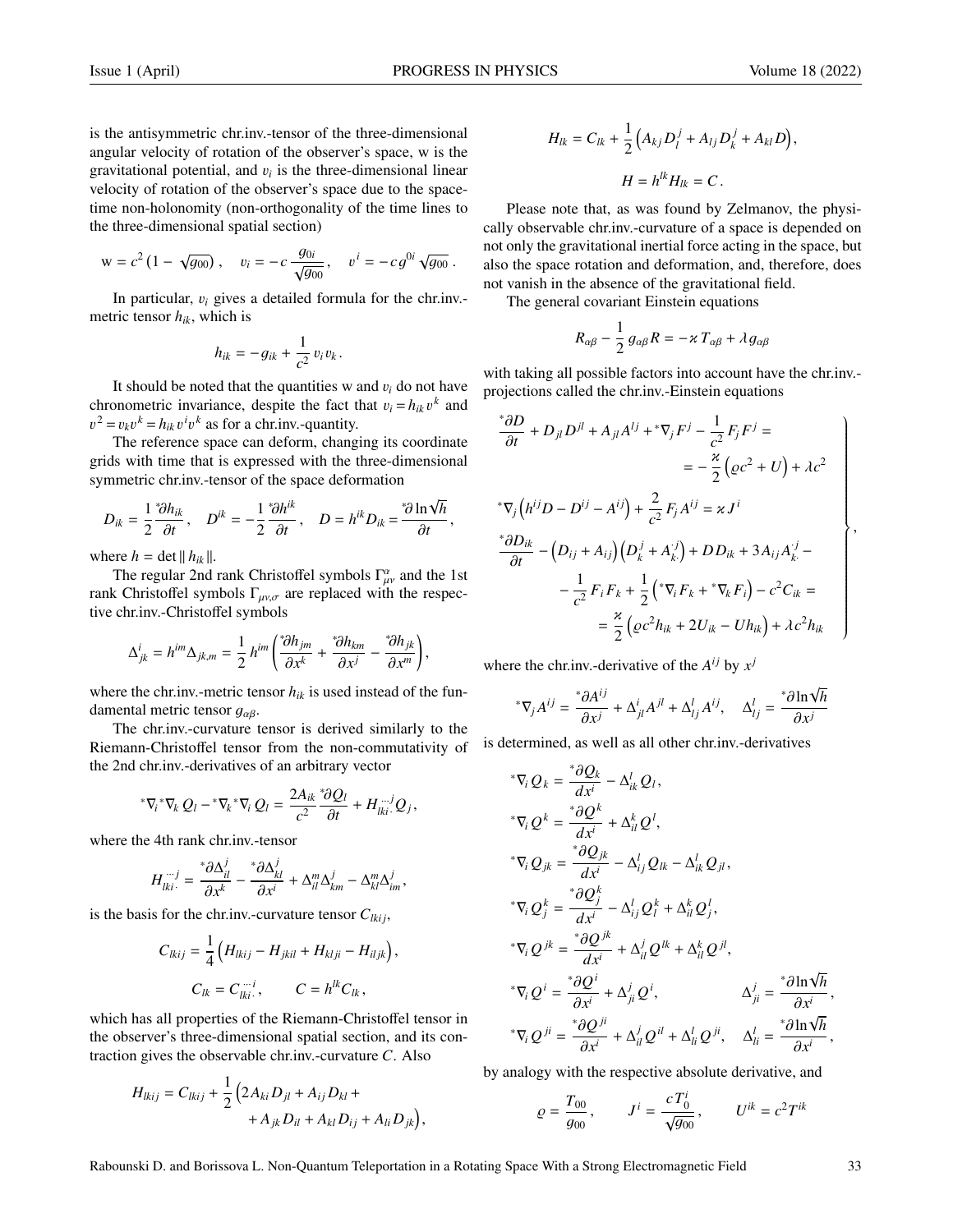where

are the chr.inv.-projections of the energy-momentum tensor  $T_{\alpha\beta}$  of the distributed matter that fills the space, e.g., an electromagnetic field:  $\rho$  is the physically observable density of the field energy,  $J^i$  is the physically observable density of the field momentum, and  $U^{ik}$  is the physically observable stresstensor of the field (its trace is  $U = h^{mn} U_{mn}$ ).

The electromagnetic field tensor is the curl of the fourdimensional electromagnetic field potential *A* α , i.e.,

> $F_{\mu\nu} = \nabla_{\mu} A_{\nu} - \nabla_{\nu} A_{\mu} = \frac{\partial A_{\nu}}{\partial x^{\mu}}$  $∂x<sup>μ</sup>$  $-\frac{\partial A_\mu}{\partial x^{\nu}}$  $\partial x^{\nu}$ <sup>'</sup>  $\nabla_{\!\mu} A_{\nu} = \frac{\partial A_{\nu}}{\partial x^{\mu}}$

∂*x* µ  $-\Gamma^{\sigma}_{\nu\mu}A_{\sigma}$ is the absolute derivative of the  $A_y$  by  $x^{\mu}$ . The electromagnetic field toneon has the physically observable projections.

field tensor has the physically observable projections

 $E^i = \frac{F_0^i}{\sqrt{g_{00}}} = \frac{g^{i\alpha}F_{0\alpha}}{\sqrt{g_{00}}}$ ,  $H^{ik} = F^{ik} = g^{i\alpha}g^{k\beta}F_{\alpha\beta}$ ,

$$
\sqrt{g_{00}} \quad \sqrt{g_{00}} \quad \text{if} \quad g_{0} \text{ and } g_{0} \text{ is a constant.}
$$
\nLet the chr inv-electric strength  $F^i$  and chr inv-maom.

called the chr.inv.-electric strength  $E^i$  and chr.inv.-magnetic strength  $H^{ik}$  of the field. The respective chr.inv.-pseudovector *H* ∗*i* and chr.inv.-pseudotensor *E* ∗*ik*

$$
H_{*i} = \frac{1}{2} \varepsilon_{ikm} H^{km}, \quad H^{*i} = \frac{1}{2} \varepsilon^{ikm} H_{km},
$$
  

$$
E^{*ik} = -\varepsilon^{ikm} E_m, \quad \varepsilon^{ipq} H_{*i} = \frac{1}{2} \varepsilon^{ipq} \varepsilon_{imn} H^{mn} = H^{pq}
$$

are created in accordance with the transposition of indices in the antisymmetric "discriminant" chr.inv.-tensor

$$
\varepsilon^{ikm} = \frac{e^{ikm}}{\sqrt{h}}, \qquad \varepsilon_{ikm} = e_{ikm} \sqrt{h},
$$

which was introduced by Zelmanov by analogy with the Levi-Civita antisymmetric unit tensor  $e^{ikm}$ . Using  $e^{ikm}$  and  $e_{ikm}$ , we<br>can transform chr inv-tensors into chr inv-pseudotensors (see can transform chr.inv.-tensors into chr.inv.-pseudotensors (see §2.3 in our monograph [5]).

Thus, the general covariant energy-momentum tensor of an electromagnetic field

$$
T_{\alpha\beta} = \frac{1}{4\pi} \left( -F_{\alpha\sigma} F_{\beta}^{\ \sigma} + \frac{1}{4} g_{\alpha\beta} F_{\mu\nu} F^{\mu\nu} \right)
$$

has the following chr.inv.-projections

$$
\varrho = \frac{T_{00}}{g_{00}} = \frac{1}{8\pi} \left( E_i E^i + H_{*i} H^{*i} \right),
$$

$$
J^i = \frac{c T_0^i}{\sqrt{g_{00}}} = \frac{c}{4\pi} \varepsilon^{ikm} E_k H_{*m},
$$

$$
U^{ik} = c^2 T^{ik} = \varrho c^2 h^{ik} - \frac{c^2}{4\pi} \left( E^i E^k + H^{*i} H^{*k} \right)
$$

Generally speaking, the mathematical apparatus of chronometric invariants is extensive. We have given above only that part of it that is necessary for understanding this article. For a deeper study of this mathematics, we recommend the respective chapters of our monographs [4, 5], especially the chapter Tensor Algebra and the Analysis in [5]. You can also study Zelmanov's publications [1–3], of which his 1957 presentation [3] is the most useful and complete.

# 3 The physical conditions under which the space-time is fully degenerate

To deduce the physical conditions, under which the spacetime is fully degenerate, we considered the square of the fourdimensional space-time interval  $ds^2 = g_{\alpha\beta} dx^{\alpha} dx^{\beta}$  in the form,<br>expressed in terms of chr inv-quantities i.e. expressed in terms of chr.inv.-quantities, i.e.

$$
ds^2 = c^2 d\tau^2 - d\sigma^2,
$$

where  $d\tau$  is the interval of physically observable time,  $d\sigma$  is the physically observable three-dimensional interval

$$
d\tau = \left(1 - \frac{w}{c^2}\right)dt - \frac{1}{c^2}v_i dx^i, \quad d\sigma^2 = h_{ik} dx^i dx^k,
$$

while w is the gravitational potential, and  $v_i$  is the linear ve-<br>locity of rotation of the observer's space due to the space-time locity of rotation of the observer's space due to the space-time non-holonomity. Thus, considering the space-time interval the path travelled by a particle, we have

$$
ds^2 = c^2 d\tau^2 \left(1 - \frac{v^2}{c^2}\right), \qquad v^i = \frac{dx^i}{d\tau},
$$

where  $v^i$  is the physically observable chr.inv.-velocity of the particle registered by the observer (see above).

Prior to our study, two types of trajectories and, respectively, two types of particles were known in the General Theory of Relativity. First, these are the so-called non-isotropic trajectories, along which, in terms of chr.inv.-quantities,

$$
ds^2 = c^2 d\tau^2 - d\sigma^2 \neq 0, \qquad c^2 d\tau^2 \neq d\sigma^2 \neq 0.
$$

They lie in the so-called non-isotropic region of the spacetime, which is home to mass-bearing particles, and "massbearing" means that the rest-mass of such a particle is nonzero ( $m_0 \neq 0$ ). The relativistic mass (mass of motion) of such a particle is non-zero too  $(m \neq 0)$ . Such particles make up substances.

Trajectories of the second type are the so-called isotropic trajectories, along which, in terms of chr.inv.-quantities,

$$
ds^2 = c^2 d\tau^2 - d\sigma^2 = 0, \qquad c^2 d\tau^2 = d\sigma^2 \neq 0.
$$

They lie in the so-called isotropic region of the spacetime, which is home to massless particles, for which "massless" means that the rest-mass of such a particle is equal to zero  $(m_0 = 0)$ , while its relativistic mass (mass of motion) is non-zero ( $m \ne 0$ ). Re-writting  $ds^2 = 0$  in the form

$$
ds^2 = c^2 d\tau^2 \left(1 - \frac{v^2}{c^2}\right) = 0, \qquad c^2 d\tau^2 \neq 0,
$$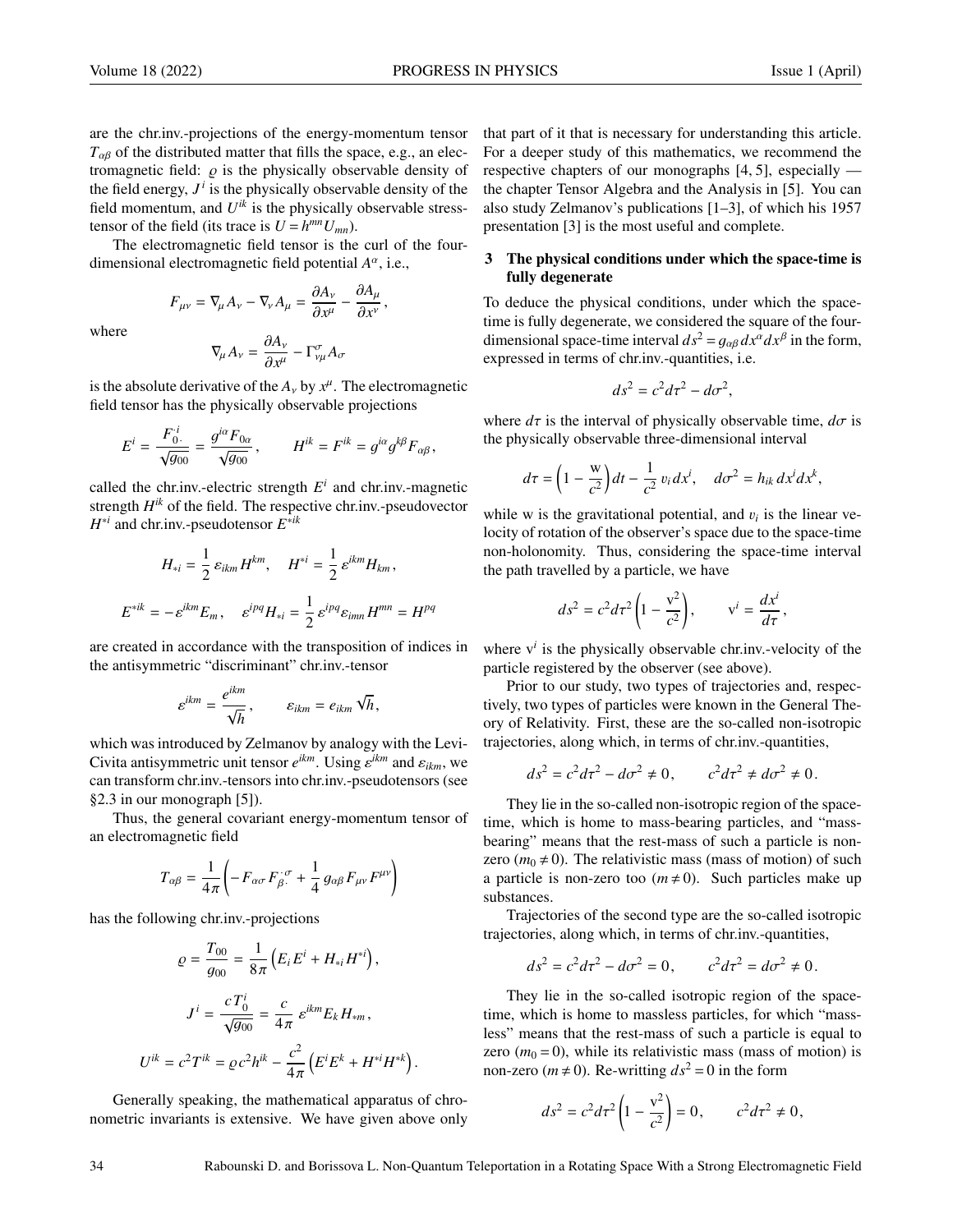we see that massless particles travel at the velocity of light  $(v^2 = h_{ik} v^i v^k = c^2)$ . The latter mean that massless particles are related to the light-like family of particles.

The fact that  $ds^2 = c^2 d\tau^2 - d\sigma^2 = 0$  and  $c^2 d\tau^2 = d\sigma^2 \neq 0$ <br>the isotropic trajectories means that this is a partially along the isotropic trajectories means that this is a partially degenerate region of the space-time.

Taking the above into account, we logically supposed that the space-time becomes fully degenerate, if

$$
ds^2 = c^2 d\tau^2 - d\sigma^2 = 0, \quad c^2 d\tau^2 = 0, \quad d\sigma^2 = 0.
$$

Our expectations found full justification. Below we will explain why.

As it is known from the geometry of metric spaces, a metric space is fully degenerate if the determinant of its metric tensor is equal to zero. In the four-dimensional pseudo-Riemannian space, which is the basic space-time of the General Theory of Relativity, the determinant of the fundamental metric tensor is  $q < 0$ . This means that the basic space-time of the General Theory of Relativity is non-degenerate.

The condition  $d\tau = 0$  means that the physically observable time interval between any two events in this space-time region, when registered by an observer, whose home is the regular (non-degenerate) space-time region, is equal to zero. We re-write  $d\tau = 0$  in the form

$$
d\tau = \left[1 - \frac{1}{c^2} \left(w + v_i u^i\right)\right] dt = 0, \qquad u^i = \frac{dx^i}{dt},
$$

where  $u^i$  is the three-dimensional coordinate velocity of motion with respect to the observer, which is not a physically observable chr.inv.-quantity; the  $u^i$  is based on the time coordinate increment *dt*, which is not equal to zero between the events  $(dt \neq 0)$ .

The condition  $d\sigma^2 = 0$  in the extended form is

$$
d\sigma^2 = h_{ik} dx^i dx^k = 0, \qquad dx^i \neq 0
$$

and means that in this space-time region the physically observable three-dimensional distance *<sup>d</sup>*σ between any two different points  $(dx^{i} \neq 0)$  when registered by an observer, whose home is a regular non-degenerate space-time region, is equal to zero. This condition satisfies only if the determinant of the chr.inv.-metric tensor *hik* is equal to zero

$$
h = \det || h_{ik} || = h_{11}h_{22}h_{33} + h_{31}h_{12}h_{23} + h_{21}h_{13}h_{32} -- h_{31}h_{22}h_{13} - h_{21}h_{12}h_{33} - h_{11}h_{23}h_{32} = 0.
$$

Zelmanov proved that the determinant of the fundamental metric tensor  $g = \det \| g_{\alpha\beta} \|$  is connected with that of the chr.inv.-metric tensor  $h = \det || h_{ik} ||$  by the formula

$$
h=-\frac{g}{g_{00}},
$$

i.e., once the chr.inv.-metric tensor  $h_{ik}$  is degenerate, the fundamental metric tensor  $g_{\alpha\beta}$  is degenerate too.

The above is an exact proof to why the entire space of the Universe or a local space region in it, wherein  $c^2 d\tau^2 = 0$ <br>and  $d\tau^2 = 0$  is fully degenerate. We therefore called such a and  $d\sigma^2 = 0$ , is fully degenerate. We therefore called such a space-time zero-space, while the trajectories that lie in it space-time *zero-space*, while the trajectories that lie in it *zero-trajectories*.

Using the formulae for  $d\tau$  and  $h_{ik}$ , we obtained the *physical conditions for full degeneracy*, i.e., the physical conditions in a fully degenerate space-time (zero-space)

$$
w + v_i u^i = c^2
$$
,  $\left(1 - \frac{w}{c^2}\right)^2 c^2 dt^2 = g_{ik} dx^i dx^k$ .

From a geometric point of view, the conditions for full degeneracy mean the following.

Within the infinitesimal vicinity of any point in a Rimeannian space, we can introduce a flat space, which is tangential to the Riemannian space in this point. The latter means that the basis vectors  $\vec{e}_{(a)}$  of the tangential flat space are tangential to the curved coordinate lines of the Riemannian space. But, since the coordinate lines in a Riemannian space are curved and non-orthogonal to each other (if the space is nonholonomic), the lengths of the basis vectors  $\vec{e}_{\alpha}$  in the tangential flat space are different from the unit length. The vector tial flat space are different from the unit length. The vector of an infinitesimal displacement in the Riemannian space is expressed through the tangential basis vectors as

$$
d\vec{r}=\vec{e}_{\scriptscriptstyle(\alpha)}dx^{\alpha},
$$

and, since the scalar product of the vector  $d\vec{r}$  with itself gives  $d\vec{r}d\vec{r} = ds^2$  and also it is  $ds^2 = g_{\alpha\beta} dx^{\alpha} dx^{\beta}$ , we obtain

$$
g_{\alpha\beta}=\vec{e}_{\alpha\beta}\vec{e}_{\beta\beta}=e_{\alpha\beta}e_{\beta\beta}\cos(x^{\alpha};x^{\beta}),
$$

i.e.,  $g_{00} = e_{(0)}^2$ ,  $g_{0i} = e_{(0)}e_{(i)} \cos(x^0; x^i)$ ,  $g_{ik} = e_{(i)}e_{(k)} \cos(x^i; x^k)$ .<br>Thus according to the definitions of *n*, and *h*, we have Thus, according to the definitions of  $v_i$  and  $h_{ik}$ , we have

$$
v_i = -c e_{(i)} \cos(x^0; x^i),
$$
  

$$
h_{ik} = e_{(i)} e_{(k)} \Big[ \cos(x^0; x^i) \cos(x^0; x^k) - \cos(x^i; x^k) \Big]
$$

Taking into account that  $d\tau = 0$  and  $d\sigma^2 = 0$  in the zero-<br>ce (the latter, as was shown above, means  $h = 0$ ), we obtain space (the latter, as was shown above, means  $h = 0$ ), we obtain the *geometric conditions for full degeneracy*

$$
e_{(0)} = -\frac{1}{c} e_{(0)} u^i \cos(x^0; x^i),
$$
  
 
$$
\cos(x^0; x^i) \cos(x^0; x^k) = \cos(x^i; x^k).
$$

So, once the rotation of the observer's space reaches the light speed,  $\cos(x^0; x^i) = 1$  and, thus,  $\cos(x^i; x^k) = 1$ : the lines of time become "fallen" into the three-dimensional spatial section (time becomes "fallen" into space), wherein all three spatial axes become coinciding with each other.

As for the particles located is the zero-space, their physical sense is derived based on Levi-Civita's rule, according to which, in a Riemannian space of *n* dimensions the length of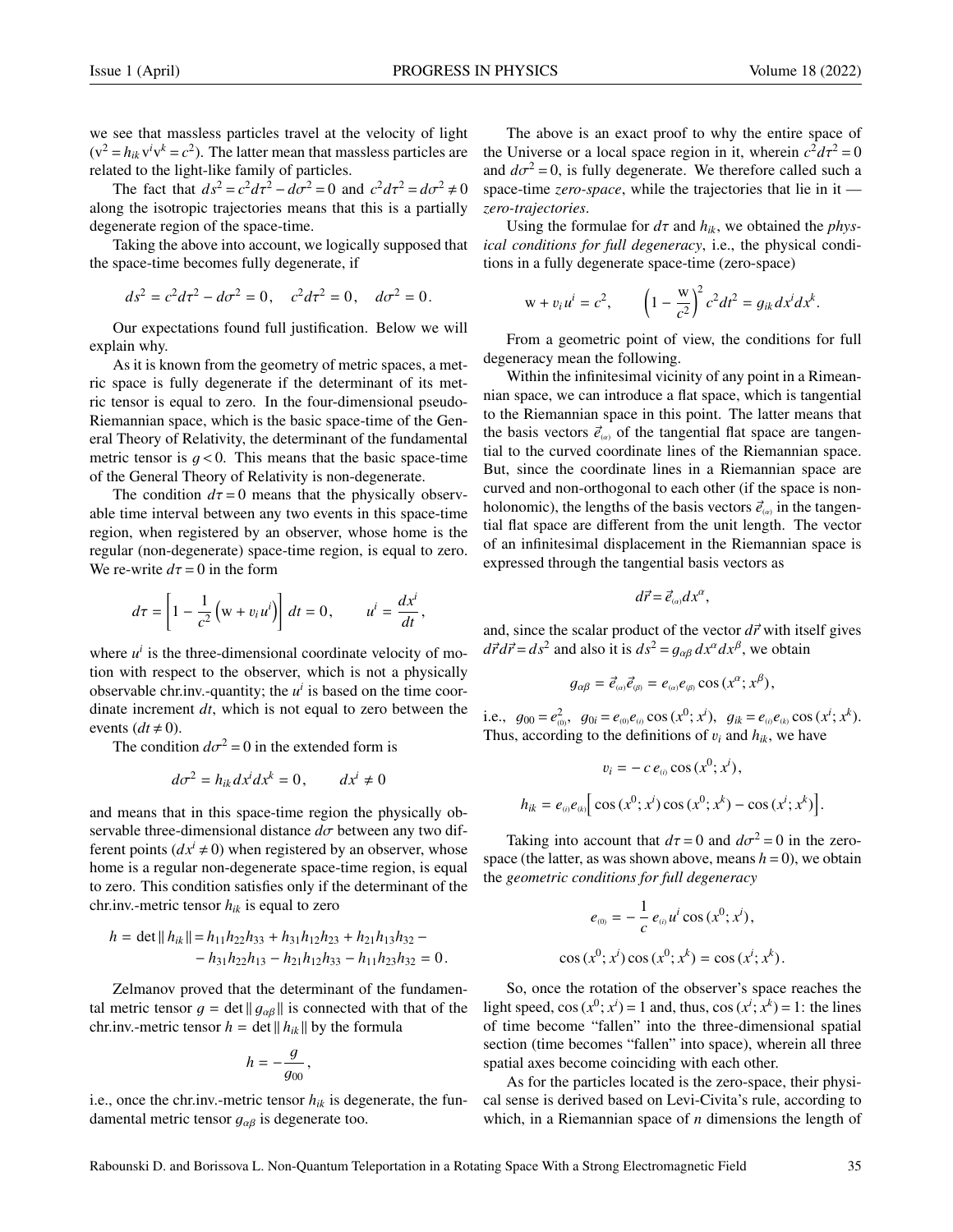any *n*-dimensional vector  $Q^{\alpha}$  transferred in parallel to itself remains unchanged ( $Q_{\alpha}Q^{\alpha} = const$ ).

As it is known, any mass-bearing particle is characterized by the four-dimensional momentum vector  $P^{\alpha}$ , and any massless (i.e., having the zero rest-mass) particle is characterized by the four-dimensional wave vector  $K^{\alpha}$ ,

$$
P^{\alpha} = m_0 \frac{dx^{\alpha}}{ds}, \qquad K^{\alpha} = \frac{\omega_0}{c} \frac{dx^{\alpha}}{ds},
$$

each of which is transferred in parallel to itself along the particle's trajectory in the space-time. The chr.inv.-projections of the  $P^{\alpha}$  and  $K^{\alpha}$  onto the time line and the three-dimensional spatial section of a regular observer are equal to

$$
\frac{P_0}{\sqrt{g_{00}}} = m, \qquad P^i = \frac{m}{c} v^i,
$$

$$
\frac{K_0}{\sqrt{g_{00}}} = \frac{\omega}{c}, \qquad K^i = \frac{\omega}{c} c^i.
$$

To adapt the  $P^{\alpha}$  and  $K^{\alpha}$  to the zero-space condition, we are looking for the condition in their structure. Based on the interval of physically observable time  $d\tau$  (page 32), we obtain how the physically observable velocity depends on the condition for full degeneracy  $w + v_i u^i = c^2$ , i.e.,

$$
v^i = \frac{u^i}{1 - \frac{1}{c^2} (w + v_k u^k)},
$$

and then express  $ds^2$  in the form

$$
ds^{2} = c^{2} d\tau^{2} \left( 1 - \frac{v^{2}}{c^{2}} \right) = c^{2} d\tau^{2} \left\{ \left[ 1 - \frac{1}{c^{2}} \left( w + v_{k} u^{k} \right) \right]^{2} - \frac{u^{2}}{c^{2}} \right\},
$$

which gives

$$
P^{\alpha} = m_0 \frac{dx^{\alpha}}{ds} = \frac{M}{c} \frac{dx^{\alpha}}{dt}, \quad K^{\alpha} = \frac{\omega_0}{c} \frac{dx^{\alpha}}{ds} = \frac{\omega}{c^2} \frac{dx^{\alpha}}{dt},
$$

where  $dt \neq 0$ , and

$$
M = \frac{m}{1 - \frac{1}{c^2} (w + v_k u^k)}, \quad \omega = \frac{\omega}{1 - \frac{1}{c^2} (w + v_k u^k)}
$$

take the condition for full degeneracy  $w + v_i u^i = c^2$  into ac-<br>count and are not equal to zero in the zero-space count and are not equal to zero in the zero-space.

For zero-space particles, the chr.inv.-projections of their momentum vector  $P^{\alpha}$  and wave vector  $K^{\alpha}$  onto the time line and the three-dimensional space of a regular observer outside the zero-space are equal to

$$
\frac{P_0}{\sqrt{g_{00}}} = M \left[ 1 - \frac{1}{c^2} \left( w + v_i u^i \right) \right] = 0, \qquad P^i = \frac{1}{c} M u^i \neq 0,
$$
  

$$
\frac{K_0}{\sqrt{g_{00}}} = \frac{\omega}{c} \left[ 1 - \frac{1}{c^2} \left( w + v_i u^i \right) \right] = 0, \qquad K^i = \frac{1}{c^2} \omega u^i \neq 0.
$$

The above result means that all zero-space particles have zero rest-masses  $m_0 = 0$ , zero relativistic masses  $m = 0$  and zero relativistic frequencies  $\omega = 0$ . We therefore called the particles, whose home is the zero-space, *zero-particles*.

This is the third, new type of particles in addition to massbearing and massless (light-like) particles, already known in the General Theory of Relativity.

As it is known, for any regular mass-bearing and massless particle (their home is the regular non-degenerate spacetime), the relation between its energy and momentum remains unchanged along its trajectory

$$
E^2 - c^2 p^2 = const.
$$

This follows from Levi-Civita's rule  $P_\alpha P^\alpha = const$  and  $P^{\alpha}$  $K_{\alpha} K^{\alpha} \neq const$  having the form for mass-bearing particles and massless particles, respectively,

$$
E^2 - c^2 p^2 = E_0^2, \qquad E^2 - c^2 p^2 = 0,
$$

where  $E = mc^2$ ,  $p^2 = m^2v^2$ ,  $E_0 = m_0c^2$ . For massless particles this relation, taking into account that  $p^2 = m^2v^2 = m^2h_{ik}v^i v^k$ , transforms into the banal formula  $h_{ik}v^i v^k = c^2$  meaning that they travel at the velocity of light.

On the other hand,  $P_{\alpha} P^{\alpha} \neq const$  and  $K_{\alpha} K^{\alpha} \neq const$  for zero-particles: anyone can verify this fact by his own calculations based on the above. This fact means that Levi-Civita's rule is violated along the trajectories of zero-particles, and, hence, the observed geometry along their trajectories is not Riemannian.

The said does not necessarily mean that the zero-space geometry is non-Riemannian itself, but only that it looks like that from the point of view of a regular observer.

Of all the types of particles known in modern physics, only virtual particles have  $E^2 - c^2p^2 ≠ const.$  Feynman diagrams show that virtual particles are carriers of the interaction between elementary particles, i.e., between each two branching points on the diagrams. According to Quantum Electrodynamics, all physical processes in our world are based on the emission and absorption of virtual particles by real mass and massless (light-like) particles.

That is, the interaction between particles in our regular space-time is transmitted through an "exchange buffer" that is the zero-space, while zero-particles transmitting the interaction through this "buffer space" (zero-space) are *virtual particles* known in Quantum Electrodynamics.

The above is the solely interpretation of virtual particles and Feynman diagrams in the framework of the space-time geometry, and is a "bridge" connecting Quantum Electrodynamics with the General Theory of Relativity.

To understand how zero-particles could be registered in an experiment conducted by a regular observer, consider them as waves travelling along their space-time trajectories.

As it is known, any massless particle in the framework of the geometric optics approximation is characterized by the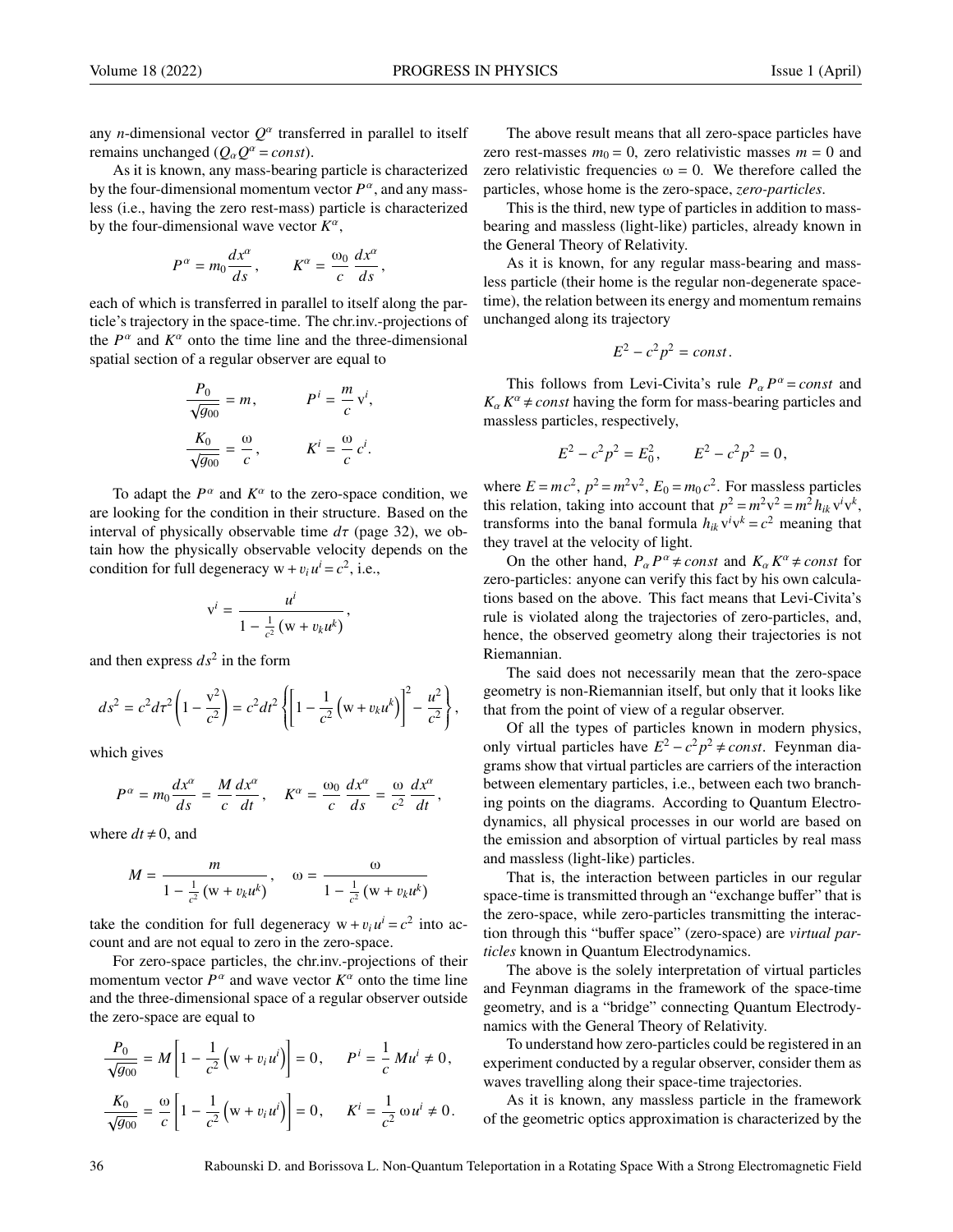four-dimensional wave vector determined in the lower-index form  $K_\alpha$  through the wave phase  $\psi$  called eikonal. In analogy to it, we introduce the four-dimensional momentum vector characteristic of any mass-bearing particle, respectively,

$$
K_{\alpha} = \frac{\partial \psi}{\partial x^{\alpha}}, \qquad P_{\alpha} = \frac{\hbar}{c} \frac{\partial \psi}{\partial x^{\alpha}},
$$

where  $\hbar$  is Planck's constant. Their physically observable chr.inv.-projections onto the observer's line of time are

$$
\frac{K_0}{\sqrt{g_{00}}} = \frac{1}{c} \frac{\partial \psi}{\partial t}, \qquad \frac{P_0}{\sqrt{g_{00}}} = \frac{\hbar}{c^2} \frac{\partial \psi}{\partial t},
$$

and, since these chr.inv.-projections are also equal to <sup>ω</sup>/*<sup>c</sup>* and *m* (see above), we obtain that, in the framework of the geometric optics approximation,

$$
\omega = \frac{\partial \psi}{\partial t}, \qquad m = \frac{\hbar}{c^2} \frac{\partial \psi}{\partial t}
$$

 $\frac{\partial t}{\partial t}$ ,  $\frac{\partial t}{\partial t}$   $c^2$   $\frac{\partial t}{\partial t}$ .<br>Therefore, on the transition to the zero-space, i.e., under the condition for full degeneracy  $w + v_i u^i = c^2$ , since  $\omega = 0$ <br>and  $m = 0$  (see above), we obtain and  $m = 0$  (see above), we obtain

$$
\frac{\partial \psi}{\partial t} = 0.
$$

The eikonal equation  $K_\alpha K^\alpha = const$  means that the length to four dimensional wave vector transformed in parallel to of the four-dimensional wave vector transferred in parallel to itself remains unchanged. The chr.inv.-eikonal equation for regular massless (light-like) particles and mass-bearing particles, taking the main property  $g_{\alpha\sigma} g^{\beta\sigma} = \delta^{\beta}_{\alpha}$  of the fundamental<br>metric tensor  $a_{\alpha}$  into account has the form respectively metric tensor  $g_{\alpha\beta}$  into account, has the form, respectively,

$$
\frac{1}{c^2} \left(\frac{\partial \psi}{\partial t}\right)^2 - h^{ik} \frac{\partial \psi}{\partial x^i} \frac{\partial \psi}{\partial x^k} = 0,
$$
  

$$
\frac{1}{c^2} \left(\frac{\partial \psi}{\partial t}\right)^2 - h^{ik} \frac{\partial \psi}{\partial x^i} \frac{\partial \psi}{\partial x^k} = \frac{m_0^2 c^2}{\hbar^2},
$$

and is a travelling wave equation. On the transition to the zero-space, the above eikonal equations take the same form

$$
h^{ik}\frac{\partial \psi}{\partial x^i}\frac{\partial \psi}{\partial x^k}=0,
$$

which is a standing wave equation.

To understand the result we have obtained, we should take into account the fact that a regular observer does not register zero-space objects themselves, but only what he sees on the transition to or from the zero-space (we assume that Levi-Civita's rule is satisfied on this boundary), and the zero-space itself is the fully degenerate case of the isotropic space (home to massless light-like particles).

Therefore, zero-particles, i.e., all particles, whose home is the zero-space, should appear to a regular observer outside the zero-space as *standing light waves*, while the zero-space should appear as a point containing a system of standing light waves (a *light-like hologram*) inside itself.

#### 4 Non-quantum teleportation

Teleportation is the instant displacement of particles from one point in the three-dimensional space to another.

Initially, scientists considered only quantum teleportation. In fact, quantum teleportation is not a real instant displacement, but a "probabilistic trick" based on the laws of Quantum Mechanics [7]. This is despite the fact that, using quantum teleportation, photons were first "teleported" in 1998 [8], and atoms were "teleported" in 2004 [9, 10].

On the contrary, we considered instant displacement in accordance with the geometric structure of the space-time of the General Theory of Relativity, which is real teleportation without any "probabilistic tricks". This is why we called this regular non-quantum method of particle teleportation *nonquantum teleportation*.

In terms of physically observable chr.inv.-quantities, teleportation is a process of displacement in which the interval of physically observable time between its beginning and end is equal to zero  $(d\tau = 0)$ . If a mass-bearing particle is teleported (mass-bearing particles make up substances), the teleportation condition  $d\tau = 0$  is added with the physically observable three-dimensional interval between the point of departure and the point of arrival, which is not equal to zero, i.e.  $d\sigma \neq 0$ . Therefore, the space-time metric along the trajectories of nonquantum teleportation of mass-bearing particles is

$$
ds^{2} = c^{2} d\tau^{2} - d\sigma^{2} = -d\sigma^{2}, \quad c^{2} d\tau^{2} = 0, \quad d\sigma^{2} \neq 0.
$$

Since  $d\sigma^2 = h_{ik} dx^i dx^k$  and taking into account the condi-<br> $w + v_i u^i = c^2$  under which  $d\tau = 0$ , the space-time metric tion  $w + v_i u^i = c^2$  under which  $d\tau = 0$ , the space-time metric<br>takes the form which we called the *non-quantum teleporta*takes the form, which we called the *non-quantum teleportation metric*

$$
ds^{2} = -d\sigma^{2} = -\left(1 - \frac{w}{c^{2}}\right)^{2} c^{2} dt^{2} + g_{ik} dx^{i} dx^{k} =
$$

$$
= -\frac{1}{c^{2}} v_{i} u^{i} v_{k} u^{k} dt^{2} + g_{ik} dx^{i} dx^{k}.
$$

As you can see, in the non-quantum teleportation metric, the regular signature (+−−−) of space-time is replaced with the inverted signature  $(-+++)$ . That is, from the point of view of a regular observer, "time" and "space" are replaced with each other on the teleportation trajectories: "time" of a teleporting particle is "space" of a regular observer, and "space" of the teleporting particle is "time" of the regular observer.

The same is true for the non-quantum teleportation metric, derived for massless (light-like) particles. If a massless (light-like) particle is teleported, the teleportation condition  $d\tau = 0$  is added with  $c^2 d\tau^2 = d\sigma^2$ , since the latter is character-<br>istic of the isotropic region of the space-time, which is home istic of the isotropic region of the space-time, which is home to such particles. Therefore, the space-time metric along the trajectories of non-quantum teleportation of massless (lightlike) particles is fully degenerate

$$
ds^2 = c^2 d\tau^2 - d\sigma^2 = 0, \qquad c^2 d\tau^2 = d\sigma^2 = 0,
$$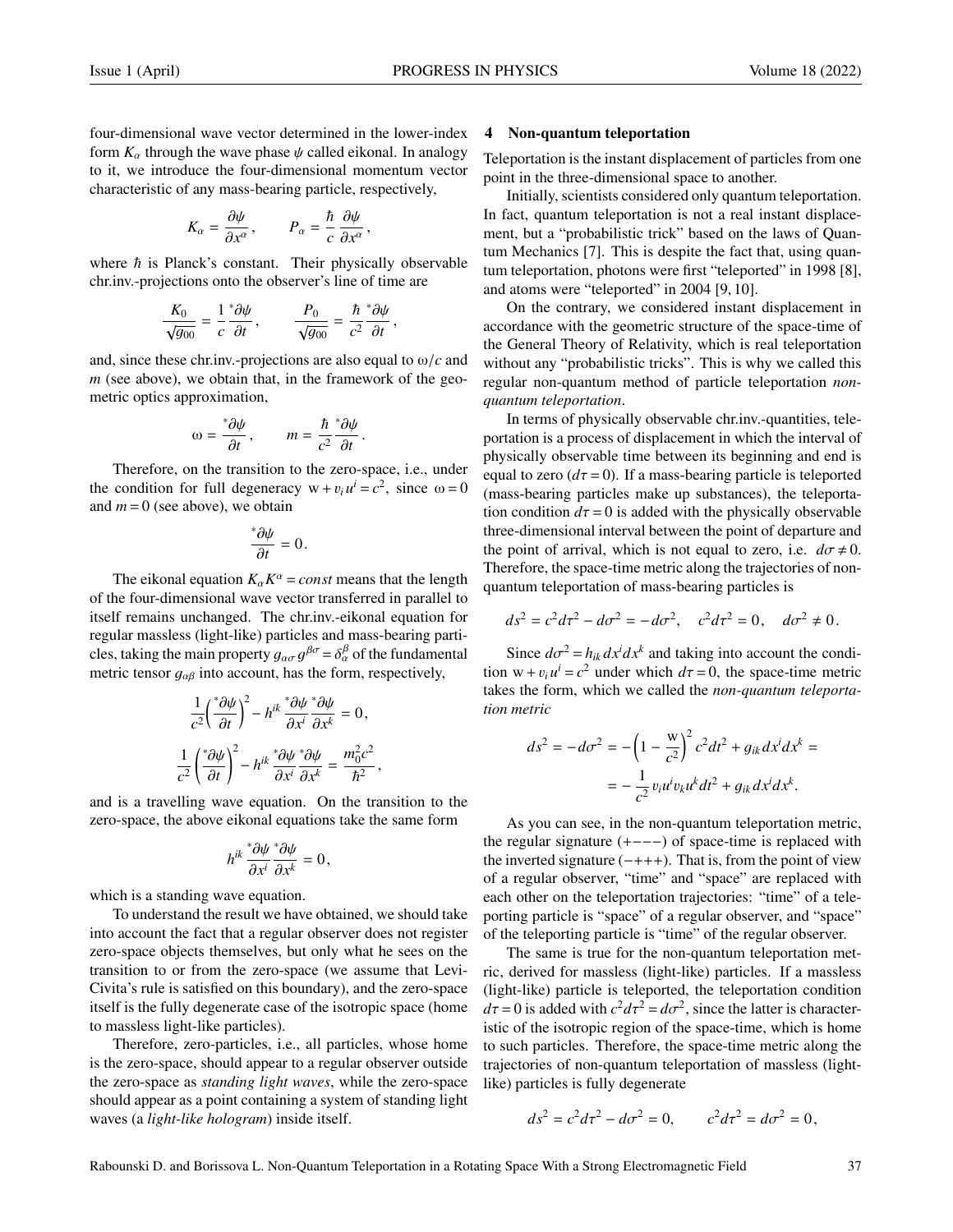which means that the trajectories along which massless particles are teleported lie in the fully degenerate space-time (zerospace). The equation of such trajectories is derived from the non-quantum teleportation metric (see above) equalized to zero, and is the fully degenerate light hypercone equation

$$
\left(1 - \frac{w}{c^2}\right)^2 c^2 dt^2 = g_{ik} dx^i dx^k
$$

So, according to the General Theory of Relativity, as soon as we realize the physical condition

$$
w + v_i u^i = c^2
$$

in the local space inside a device in our laboratory (under this condition,  $d\tau = 0$ ), a mass-bearing or massless (light-like) particle that is inside this device enters a teleportation trajectory and, thus, can be instantly teleported to any other place in our Universe. For this reason, we call  $w + v_i u^i = c^2$  also the *physical condition for non-quantum teleportation physical condition for non-quantum teleportation*.

#### 5 Finding the teleportation condition accessible in a real laboratory. Problem statement

The above results, which we obtained in the early 1990s, were presented in our two monographs in 2001 [4, 5], and then in the brief article [6]. The reason for such a long overview of these results in the present article is that without a detailed acquaintance with the above results, it would be impossible to understand everything that follows, including the engineering implementation of non-quantum teleportation at any distance in our Universe.

So, the physical condition  $w + v_i u^i = c^2$  under which the ryal of physically observable time is degenerate  $(d\tau = 0)$ interval of physically observable time is degenerate  $(d\tau = 0)$ is also the physical condition for non-quantum teleportation. To implement this physical condition, a super-strong gravitational potential and a near-light-speed rotation of the observer's space are required. Obviously, in a real laboratory, this is extremely difficult, if not impossible.

On the other hand, when deriving the teleportation condition  $w + v_i u^i = c^2$  from  $d\tau = 0$ , we did not indicate the formu-<br>las for the individual components of the fundamental metric las for the individual components of the fundamental metric tensor  $q_{\alpha\beta}$  and the chr.inv.-metric tensor  $h_{ik}$ . That is, we did not specify the specific local space of the real laboratory in which we are going to teleport particles.

It is obvious that, as soon as we specify the metric of the local space in a real laboratory, the teleportation condition derived from this metric will be different from its general form  $w + v_i u^i = c^2$ . Say, we have an electromagnetic field generator<br>installed and running in our laboratory. If so, then the local installed and running in our laboratory. If so, then the local space in our laboratory has an electromagnetic field. Accordingly, we expect that the characteristics of the electromagnetic field will appear in the teleportation condition derived from  $d\tau = 0$ . In particular, if the generated electromagnetic field is super-strong (this is not a big problem when using modern technologies), then the numerical values of the electromagnetic field terms in the teleportation condition can be so significant that "replace" the gravitational potential and rotation of the laboratory space. In such a case, the teleportation condition, i.e., the condition under which particles enter teleportation trajectories and, thus, can be instantly teleported to any other place in our Universe, can be implemented in a real laboratory.

Which specific space metric is suitable for a real laboratory? Such a local space is connected either with the Earth, or with another planet, or with another star system, and, at first glance, is described by Schwarzschild's mass-point metric. On the other hand, the mass-point metric does not take into account the rotation of space, which is one of the two "core" factors in the teleportation condition  $w + v_i u^i = c^2$ . Another<br>drawback is that the space described by the mass-point metdrawback is that the space described by the mass-point metric is filled only with a gravitational field, and does not have an electromagnetic field. The third drawback is that the gravitational field is so weak in a real earth-bound laboratory that this factor can be neglected in the teleportation condition.

We therefore have drafted the following research plan for the next Sections of this article.

At our first step we will derive and analyze the teleportation condition for each of the three most popular space metrics. These are Schwarzschild's mass-point metric, Schwarzschild's metric inside a sphere filled with an incompressible liquid and de Sitter's metric of a space filled with the physical vacuum. Then, based on the above metrics, we will introduce three similar metrics containing a three-dimensional rotation due to the space-time non-holonomity (expressed by  $q_{0i} \neq 0$ ). After that we will derive and analyze the teleportation condition in each of these three types of rotating space.

At our second step, we will introduce the metric of a space that rotates due to the space-time non-holonomity, but free from the gravitational field. This metric will be our "working metric" in this research.

It is not a fact that the introduced metric containing rotation describes a Riemannian space. As it is known, a Riemannian space metric must not only have the Riemann square form  $ds^2 = g_{\alpha\beta} dx^{\alpha} dx^{\beta}$ , determined by the Riemann funda-<br>mental metric tensor  $g_{\alpha\beta}$  and be invariant  $ds^2 = im$  everymental metric tensor  $q_{\alpha\beta}$ , and be invariant  $ds^2 = inv$  everywhere in the space. It must also satisfy Einstein's field equations — the relation between the Ricci curvature tensor, the fundamental metric tensor multiplied by the curvature scalar, and the energy-momentum tensor of the "space filler", which is satisfied in any Riemannian space. The latter means that as soon as we substitute the components of the fundamental metric tensor  $g_{\alpha\beta}$  (taken from the formula of a particular Riemannian space metric) and the components of the energymomentum tensor of the medium filling the space into the component notation of the field equations, this must turn the field equations into the zero identity. This is why not many space metrics are proven to be Riemannian and, thus, are used in the General Theory of Relativity.

So, most likely, the introduced metric containing rotation will turn out to be non-Riemannian due to the term taking the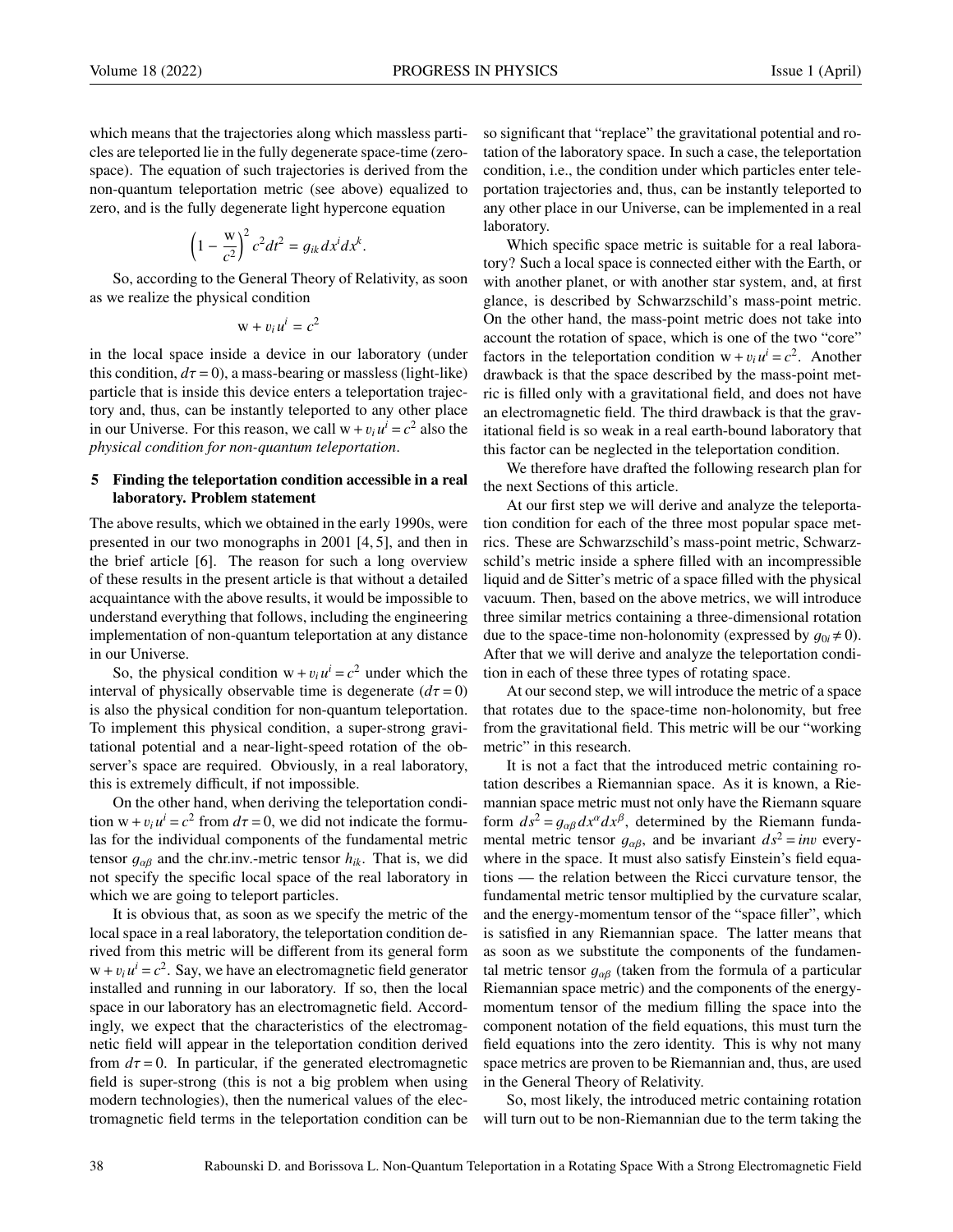three-dimensional space rotation into account.

To correct this situation, at our second step, we will take the  $g_{\alpha\beta}$  components from the introduced metric, then substitute them into the chr.inv.-Einstein equations, the right hand side of which is non-zero and contains the energy-momentum tensor of an electromagnetic field. The relations that vanish the resulting chr.inv.-Einstein equations (we call them the *Riemannian conditions*), are the conditions under which the metric is Riemannian and describes a non-holonomic (rotating) space-time filled with an electromagnetic field.

Please note that, as was found by Zelmanov (see page 33), the physically observable chr.inv.-curvature of a space is depended on not only the acting gravitational inertial force, but also the space rotation and deformation, and, therefore, does not vanish in the absence of the gravitational field.

At our third step, we will consider the teleportation condition, derived for the introduced metric containing rotation, and the Riemannian conditions for this metric in the presence of an electromagnetic field (the latter follow from the Einstein equations, see above).

The obtained system of equations will show how strong the electromagnetic field should be and what additional conditions are required to launch particles on teleportation trajectories in a slow rotating laboratory space. Super-strong electromagnetic fields are not a big problem when using modern technologies. For this reason, the obtained electromagnetic field parameters and additional conditions will show how, under the conditions of a real earth-bound laboratory, real physical bodies and photons can be instantly teleported to any other place in our Universe.

#### 6 The teleportation condition in the space of a masspoint body

Schwarzschild's mass-point metric describes a spherically symmetric space filled with the gravitational field created in emptiness by a spherically symmetrical massive island, which is considered as a point-like mass. The metric has the form

$$
ds^2 = \left(1 - \frac{r_g}{r}\right)c^2dt^2 - \frac{dr^2}{1 - \frac{r_g}{r}} - r^2\left(d\theta^2 + \sin^2\theta\,d\varphi^2\right),
$$

where  $r$  is the distance from the centre of the island, while  $r_g = 2GM/c^2$  is its gravitational radius.<br>Here and below in terms of the sph

Here and below, in terms of the spherical coordinates, *r* is the radial coordinate,  $\theta$  is the polar angle,  $\varphi$  is the geographical longitude, *dr* is the elementary segment length along the *r*-axis, *r d*θ is the elementary arc length along the θ-axis, and *r*sin  $\theta d\varphi$  is the elementary arc length along the  $\varphi$ -axis.

Therefore, the non-zero components of the fundamental metric tensor  $g_{\alpha\beta}$  of the mass-point metric expressed in terms of the spherical coordinates are equal to

$$
g_{00} = 1 - \frac{r_g}{r}
$$
,  $g_{11} = -\frac{1}{1 - \frac{r_g}{r}}$ ,  $g_{22} = -r^2$ ,  $g_{33} = -r^2 \sin^2 \theta$ .

With the above  $g_{\alpha\beta}$  components, we obtain that the interval of physically observable time in the space of the masspoint metric has the form

$$
d\tau = \sqrt{g_{00}} \, dt + \frac{g_{0i}}{c \, \sqrt{g_{00}}} \, dx^i = \sqrt{1 - \frac{r_g}{r}} \, dt,
$$

and the teleportation condition, which is  $d\tau = 0$  with  $dt \neq 0$ , has the following form

$$
1 - \frac{r_g}{r} = 0 \quad \Longrightarrow \quad r = r_g.
$$

In addition to the above, because  $g_{00}$  is expressed through the gravitational potential w in the form

$$
g_{00} = \left(1 - \frac{\mathrm{w}}{c^2}\right)^2,
$$

the obtained teleportation condition can be re-written as

$$
1 - \frac{w}{c^2} = 0 \quad \Longrightarrow \quad w = c^2.
$$

The obtained result means that, in the space of the masspoint metric, i.e., in the field of a spherically symmetric nonrotating mass, a particle enters a teleportation trajectory under the condition of gravitational collapse, i.e., on the surface of a gravitational collapsar.

In other words, if you are in the field of a spherically symmetric non-rotating mass, in order to launch a particle on a teleportation trajectory, you need to simulate a mini black hole in your laboratory.

#### 7 The teleportation condition in the space of a rotating mass-point body

Introduce a mass-point metric, where a gravitational field is created in emptiness by a spherically symmetrical massive island, which rotates due to the space-time non-holonomity. We use Schwarzschild's mass-point metric as a basis. Assume that the space rotates along the  $\varphi$ -axis (along the geographical longitudes) with the linear velocity  $v_3 = \omega r^2 \sin^2{\theta}$ ,<br>where  $\omega = const$  is the angular velocity of this rotation. Since where  $\omega = const$  is the angular velocity of this rotation. Since, according to the definition of  $v_i$ ,

$$
v_3 = \omega r^2 \sin^2 \theta = -\frac{c g_{03}}{\sqrt{g_{00}}}
$$

,

we obtain

$$
g_{03} = -\frac{1}{c} v_3 \sqrt{g_{00}} = -\frac{\omega r^2 \sin^2 \theta}{c} \sqrt{1 - \frac{r_g}{r}},
$$

and, thus, we obtain a Schwarzschild-like mass-point metric containing the above rotation, i.e.,

$$
ds^{2} = \left(1 - \frac{r_g}{r}\right)c^{2}dt^{2} - 2\omega r^{2}\sin^{2}\theta\sqrt{1 - \frac{r_g}{r}}dt d\varphi - \frac{dr^{2}}{1 - \frac{r_g}{r}} - r^{2}\left(d\theta^{2} + \sin^{2}\theta d\varphi^{2}\right).
$$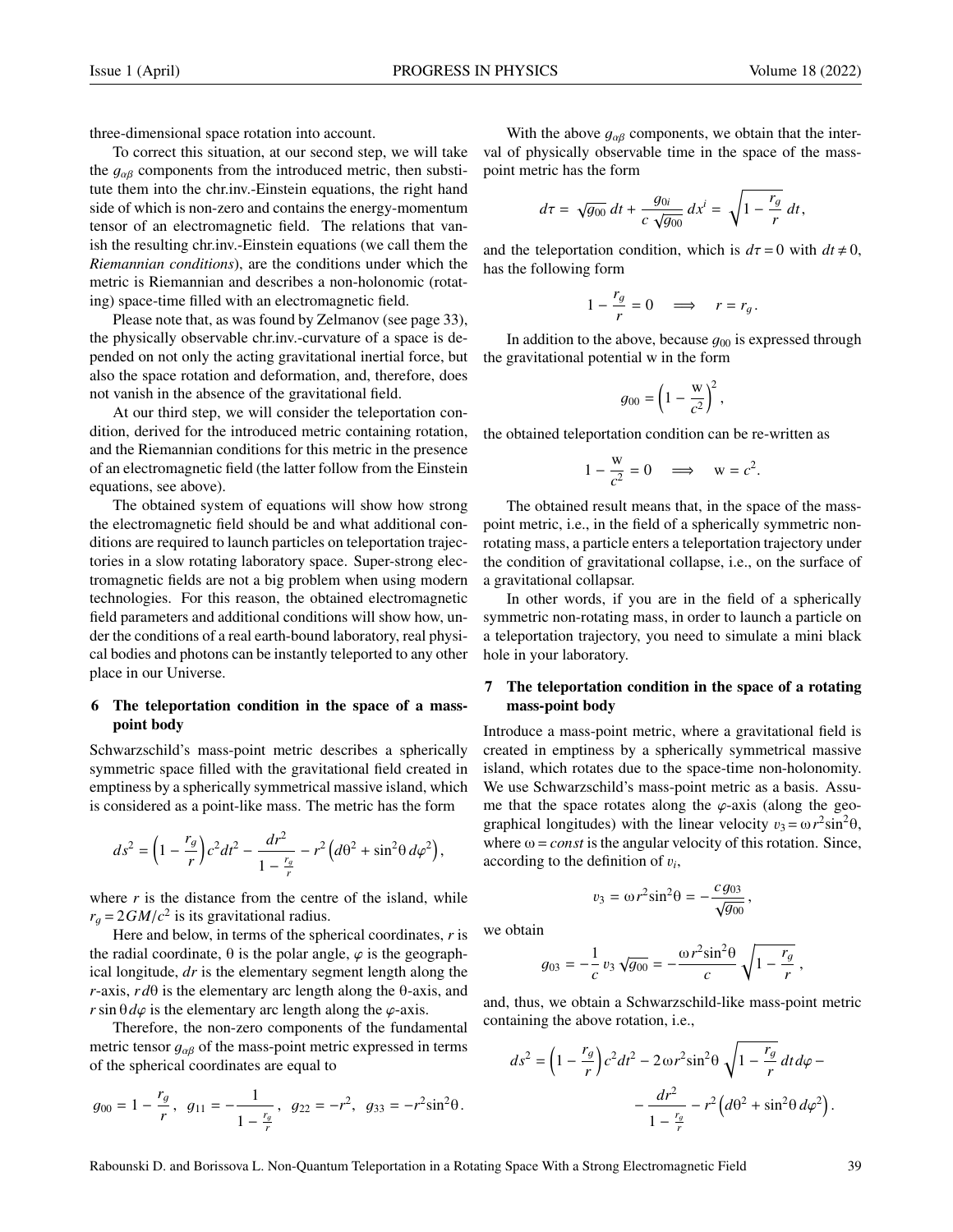Accordingly, the interval of physically observable time in the rotating space of the Schwarzschild-like metric we have introduced is

$$
d\tau = \sqrt{g_{00}} dt + \frac{g_{0i}}{c \sqrt{g_{00}}} dx^{i} =
$$

$$
= \left(\sqrt{1 - \frac{r_g}{r}} - \frac{\omega r^{2} \sin^{2} \theta}{c^{2}} \frac{d\varphi}{dt}\right) dt,
$$

and the teleportation condition, i.e.,  $d\tau = 0$  with  $dt \neq 0$ , written in the spherical coordinates has the form

$$
\sqrt{1-\frac{r_g}{r}} - \frac{\omega r^2 \sin^2\theta}{c^2} \frac{d\varphi}{dt} = 0,
$$

or, that is the same

$$
w + \omega r^2 \sin^2 \theta \, \frac{d\varphi}{dt} = c^2,
$$

where  $\sin \theta = 1$  for the observer's laboratory located at the equator, and the last multiplier is the coordinate velocity of the teleporting particle along the  $\varphi$ -direction, which is the geographical longitude (we assume that the particle travels either in the same or in the opposite direction in which the space rotates).

This condition is different from that in the space of the Schwarzschild mass-point metric in only the second term depending on the rotation of space due to the space-time nonholonomity: the faster the rotation of space and the faster the teleporting particle, the farther the teleportation trajectory from the surface of gravitational collapse.

#### 8 The teleportation condition in the space inside a liquid sphere

Consider the metric of the space inside a liquid sphere, which was introduced by Schwarzschild. It describes the space inside a sphere, which is not empty, but filled with an incompressible liquid. The gravitational field inside such a sphere is created by a spherically symmetrical imcompressible liquid that fills it. As it is known, this metric has the form

$$
ds^{2} = \frac{1}{4} \left( 3 \sqrt{1 - \frac{r_g}{a}} - \sqrt{1 - \frac{r^2 r_g}{a^3}} \right)^{2} c^{2} dt^{2} - \frac{dr^{2}}{1 - \frac{r^2 r_g}{a^3}} - r^{2} \left( d\theta^{2} + \sin^{2} \theta d\varphi^{2} \right),
$$

where  $r_g = 2GM/c^2$  is the gravitational radius calculated for<br>the entire mass M of the liquid (source of the gravitational the entire mass *M* of the liquid (source of the gravitational field) inside the sphere, and  $a = const$  is the radius of the sphere. Respectively, the non-zero components of the fundamental metric tensor  $g_{\alpha\beta}$  of this metric are

$$
g_{00} = \frac{1}{4} \left( 3 \sqrt{1 - \frac{r_g}{a}} - \sqrt{1 - \frac{r^2 r_g}{a^3}} \right)^2,
$$

$$
g_{11}=-\frac{1}{1-\frac{r^2r_g}{a^3}},\quad g_{22}=-r^2,\quad g_{33}=-r^2\sin^2\theta.
$$

As a result, we obtain that the interval of physically observable time inside such a sphere has the form

$$
d\tau = \sqrt{g_{00}} dt + \frac{g_{0i}}{c \sqrt{g_{00}}} dx^{i} =
$$
  
=  $\frac{1}{2} \left( 3 \sqrt{1 - \frac{r_g}{a}} - \sqrt{1 - \frac{r^2 r_g}{a^3}} \right) dt,$ 

and the teleportation condition, i.e.,  $d\tau = 0$  with  $dt \neq 0$ , has the following form

$$
3\,\sqrt{1-\frac{r_g}{a}}-\sqrt{1-\frac{r^2\,r_g}{a^3}}=0\,.
$$

The obtained formula is a condition under which a particle enters a teleportation trajectory inside a sphere filled with an incompressible liquid.

It is obvious that the obtained teleportation condition is satisfied if

$$
r=r_g=a,
$$

which means that a particle enters a teleportation trajectory on only the surface of the liquid sphere (where the particle's radial coordinate is  $r = a$ ), and the liquid sphere is a gravitational collapsar  $(a = r_a)$ .

#### 9 The teleportation condition in the space inside a rotating liquid sphere

Introduce the metric of the space inside a sphere filled with an incompressible liquid, which rotates due to the space-time non-holonomity.

We use the metric of a liquid sphere as a basis. Assume that the liquid sphere has a radius  $a = const$ , a mass *M* and rotates along the  $\varphi$ -axis (along the geographical longitudes) with the linear velocity  $v_3 = \omega r^2 \sin^2 \theta$ , where  $\omega = const$  is the angular velocity of this rotation. With these characteristic paangular velocity of this rotation. With these characteristic parameters, according to the definition of  $v_i$ , we obtain

$$
v_3 = \omega r^2 \sin^2 \theta = -\frac{c g_{03}}{\sqrt{g_{00}}},
$$

$$
g_{03} = -\frac{1}{c} v_3 \sqrt{g_{00}} = -\frac{\omega r^2 \sin^2 \theta}{2c} \left( 3 \sqrt{1 - \frac{r_g}{a}} - \sqrt{1 - \frac{r^2 r_g}{a^3}} \right).
$$

Thus, the metric inside such a rotating liquid sphere is

$$
ds^{2} = \frac{1}{4} \left( 3 \sqrt{1 - \frac{r_{g}}{a}} - \sqrt{1 - \frac{r^{2} r_{g}}{a^{3}}} \right)^{2} c^{2} dt^{2} -
$$

$$
- \omega r^{2} \sin^{2} \theta \left( 3 \sqrt{1 - \frac{r_{g}}{a}} - \sqrt{1 - \frac{r^{2} r_{g}}{a^{3}}} \right) dt d\varphi -
$$

$$
- \frac{dr^{2}}{1 - \frac{r^{2} r_{g}}{a^{3}}} - r^{2} \left( d\theta^{2} + \sin^{2} \theta d\varphi^{2} \right).
$$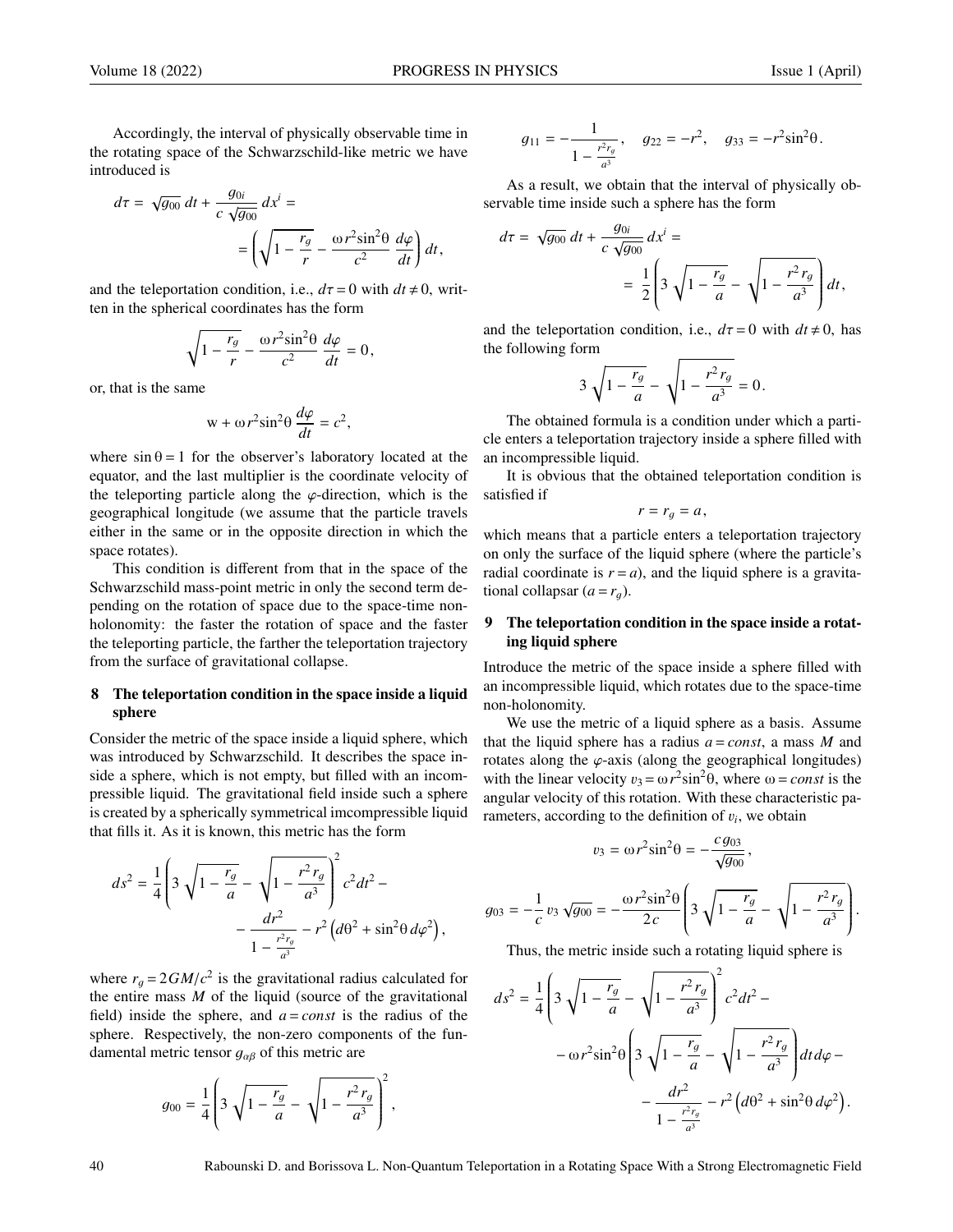Therefore, the interval of physically observable time in- and  $g_{00}$  of the metric is equal to zero such a rotating sphere has the form side such a rotating sphere has the form

$$
d\tau = \sqrt{g_{00}} dt + \frac{g_{0i}}{c \sqrt{g_{00}}} dx^{i} =
$$
  
= 
$$
\left\{ \frac{1}{2} \left[ 3 \sqrt{1 - \frac{r_g}{a}} - \sqrt{1 - \frac{r^2 r_g}{a^3}} \right] - \frac{\omega r^2 \sin^2 \theta}{c^2} \frac{d\varphi}{dt} \right\} dt.
$$

where  $\sin \theta = 1$  for the observer's laboratory located at the equator, and the last multiplier is the coordinate velocity of the teleporting particle along the  $\varphi$ -direction, which is the geographical longitude (we assume that the particle travels either in the same or in the opposite direction in which the space rotates).

As a result, the teleportation condition  $(d\tau = 0$  with  $dt \neq 0$ ) inside such a rotating liquid sphere has the form

$$
\frac{1}{2}\left(3\sqrt{1-\frac{r_g}{a}}-\sqrt{1-\frac{r^2r_g}{a^3}}\right)-\frac{\omega r^2\sin^2\theta}{c^2}\frac{d\varphi}{dt}=0.
$$

This is a condition under which a particle enters a teleportation trajectory inside the space of a rotating sphere filled with an incompressible liquid. It is different from that in the space inside a non-rotating liquid sphere in only the second term depending on the rotation of space due to the space-time non-holonomity. The smaller the gravitational radius  $r<sub>q</sub>$  of the rotating liquid sphere and the smaller the distance *r* from the centre of the sphere, the faster the sphere should rotate and a particle should travel in order for this particle to enter a teleportation trajectory.

According to the obtained teleportation condition, two ultimate cases of particle teleportation are conceivable in the space inside a rotating liquid sphere.

1. In the first ultimate case of particle teleportation, the gravitational radius  $r_a$  of the liquid sphere is much smaller than the distance *r* of the teleporting particle from the centre of the sphere, and this distance *r* is much smaller than the radius *a* of the sphere

$$
r_g \ll r, \qquad r \ll a,
$$

which is possible if the liquid sphere has a small mass, the liquid itself is very rarefied, and the teleporting particle is close to the centre of the sphere.

In this case, the obtained teleportation condition takes the simplified form

$$
\omega r^2 \sin^2 \theta \, \frac{d\varphi}{dt} = c^2,
$$

i.e., the liquid sphere should rotate at the velocity of light and the particle should travel at the velocity of light in order for this particle to enter a teleportation trajectory.

2. In the second ultimate case of particle teleportation,

$$
rr_g = a^2 \quad \Longrightarrow \quad r = r_g = a,
$$

$$
g_{00} = \frac{1}{4} \left( 3 \sqrt{1 - \frac{r_g}{a}} - \sqrt{1 - \frac{r^2 r_g}{a^3}} \right)^2 = 0,
$$

which means gravitational collapse. In this case, the teleporting particle is on the surface of the liquid sphere, which is a gravitational collapsar. In this case, the obtained teleportation condition takes the form

$$
\omega r^2 \sin^2 \theta \frac{d\varphi}{dt} = 0 \quad \Longrightarrow \quad \frac{d\varphi}{dt} = 0,
$$

which means that the teleporting particle rests with respect to the liquid sphere, since the sphere rotates ( $v_3 \neq 0$ ) according to the initial formulation of the problem.

In other words, in order for a particle to enter a teleportation trajectory on the surface of a liquid sphere, which is a gravitational collapsar, the particle should be at rest with respect to the sphere.

# 10 The teleportation condition in the space filled with the physical vacuum

De Sitter's metric describes a space filled with the physical vacuum  $(\lambda$ -field) and does not include any island of mass or a distributed matter. The curvature is the same everywhere in such a space, so it is a constant curvature space. The physical vacuum ( $\lambda$ -field) produces a non-Newtonian gravitational force, which is proportional to the distance in the space, i.e., the force of non-Newtonian gravitation ( $\lambda$ -force) grows with distance. If  $\lambda < 0$ , it is an attraction force. If  $\lambda > 0$ , it is a repulsion force.

For details about the physical vacuum, its physically observable properties, and also the non-Newtonian gravitational force, see Chapter 5 in our monograph [5].

As it is known, de Sitter's metric has the form

$$
ds^{2} = \left(1 - \frac{\lambda r^{2}}{3}\right)c^{2}dt^{2} - \frac{dr^{2}}{1 - \frac{\lambda r^{2}}{3}} - r^{2}\left(d\theta^{2} + \sin^{2}\theta \, d\varphi^{2}\right),
$$

and, hence, the non-zero components of the fundamental metric tensor  $g_{\alpha\beta}$  of this metric are

$$
g_{00} = 1 - \frac{\lambda r^2}{3}
$$
,  $g_{11} = -\frac{1}{1 - \frac{\lambda r^2}{3}}$ ,  $g_{22} = -r^2$ ,  $g_{33} = -r^2 \sin^2 \theta$ .

Using these components, we obtain that the interval of physically observable time in a de Sitter space is

$$
d\tau = \sqrt{g_{00}} \, dt + \frac{g_{0i}}{c \, \sqrt{g_{00}}} \, dx^i = \sqrt{1 - \frac{\lambda r^2}{3}} \, dt,
$$

and the teleportation condition, i.e.,  $d\tau = 0$  with  $dt \neq 0$ , has the following form

$$
1 - \frac{\lambda r^2}{3} = 0 \quad \Longrightarrow \quad r = \sqrt{\frac{3}{\lambda}},
$$

Rabounski D. and Borissova L. Non-Quantum Teleportation in a Rotating Space With a Strong Electromagnetic Field 41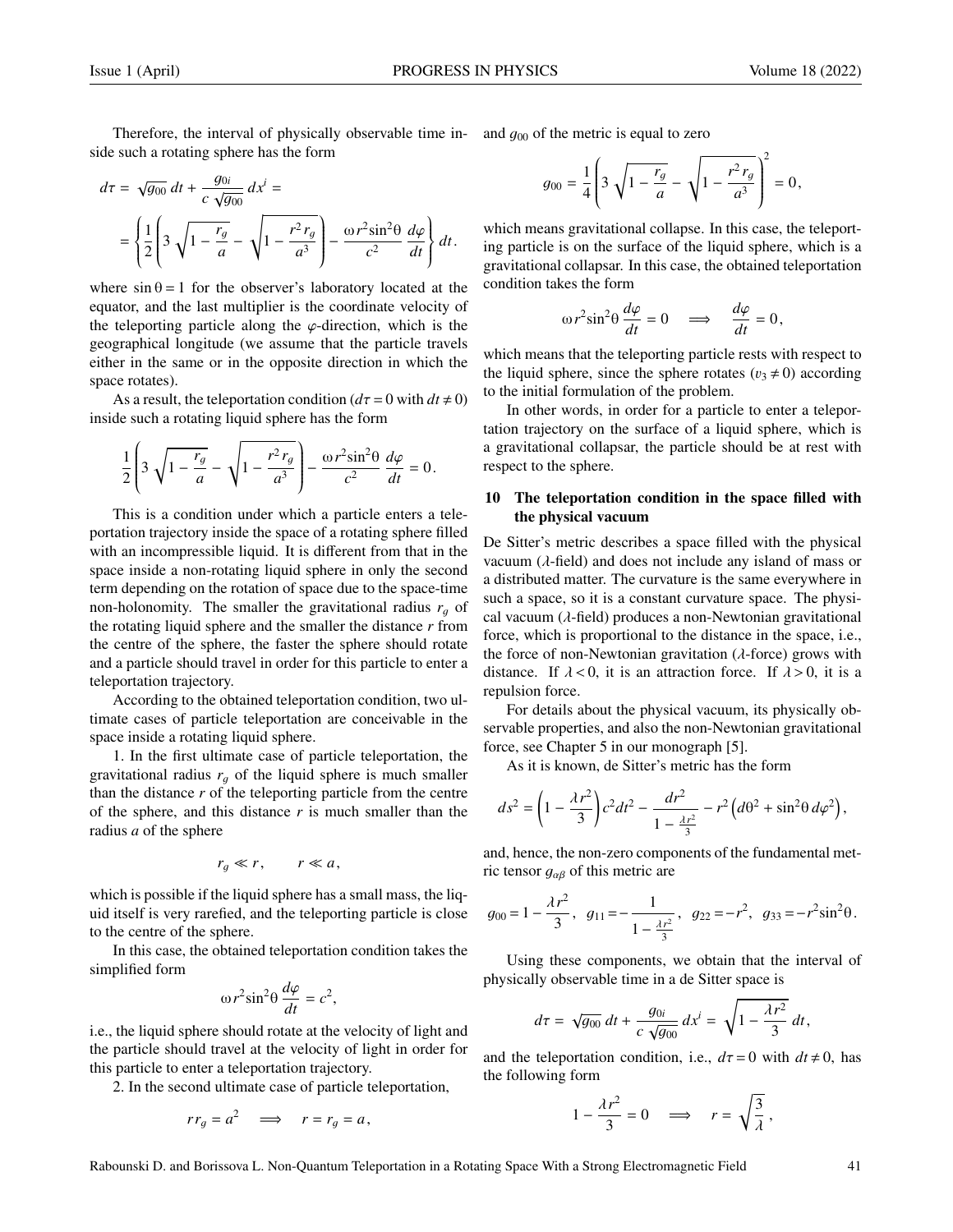where, since  $\lambda = const$ , the *r* means the maximum distance in the space. As it is known,  $\lambda \le 10^{-56}$  cm<sup>-2</sup> with today's measurement accuracy. So, if our Universe is a de Sitter space, the maximum distance in it is  $r \ge 10^{28}$  cm.

In addition, the teleportation condition we have obtained above means that the space is in the state of collapse, i.e.,

$$
g_{00} = 1 - \frac{\lambda r^2}{3} = 0.
$$

The above means that a particle in a de Sitter space, i.e., in a space filled with the physical vacuum in the absence of any other matter, enters a teleportation trajectory at the maximum distance from the observer, which is conceivable in the space. Besides that, since the state of collapse occurs at the same distance from the observer, we conclude that the entire space should be in the state of collapse, i.e., the entire space filled with the physical vacuum should be a collapsar.

# 11 The teleportation condition in the rotating space filled with the physical vacuum

Introduce the metric of a space filled with the physical vacuum in the absence of other matter, which rotates due to the space-time non-holonomity.

We derive the metric based on de Sitter's metric. Assume that the space rotates along the  $\varphi$ -axis (along the geographical longitudes) with the linear velocity  $v_3 = \omega r^2 \sin^2 \theta$ , where  $\omega = const$  is the angular velocity of this rotation. Thus, ac- $\omega = const$  is the angular velocity of this rotation. Thus, according to the definition of  $v_i$ , we obtain

$$
v_3 = \omega r^2 \sin^2 \theta = -\frac{c g_{03}}{\sqrt{g_{00}}},
$$

$$
g_{03} = -\frac{1}{c} v_3 \sqrt{g_{00}} = -\frac{\omega r^2 \sin^2 \theta}{c} \sqrt{1 - \frac{\lambda r^2}{3}}.
$$

As a result, we obtain the metric of a rotating space filled with the physical vacuum

$$
ds^{2} = \left(1 - \frac{\lambda r^{2}}{3}\right)c^{2}dt^{2} - 2 \omega r^{2} \sin^{2}\theta \sqrt{1 - \frac{\lambda r^{2}}{3}} dt d\varphi - \frac{dr^{2}}{1 - \frac{\lambda r^{2}}{3}} - r^{2} \left(d\theta^{2} + \sin^{2}\theta d\varphi^{2}\right),
$$

and, hence, the interval of physically observable time in such a space has the form

$$
d\tau = \sqrt{g_{00}} dt + \frac{g_{0i}}{c \sqrt{g_{00}}} dx^{i} =
$$

$$
= \left(\sqrt{1 - \frac{\lambda r^{2}}{3}} - \frac{\omega r^{2} \sin^{2} \theta}{c^{2}} \frac{d\varphi}{dt}\right) dt,
$$

and the teleportation condition  $(d\tau = 0$  with  $dt \neq 0$ ) has the following form

$$
\sqrt{1-\frac{\lambda r^2}{3}}-\frac{\omega r^2 \textrm{sin}^2\theta}{c^2}\,\frac{d\varphi}{dt}=0\,,
$$

where *r* is the distance between the teleporting particle and the observer,  $\sin \theta = 1$  for the observer's laboratory located at the equator, and the last multiplier is the coordinate velocity of the teleporting particle along the  $\varphi$ -direction, which is the geographical longitude (assuming that the particle travels either in the same or in the opposite direction in which the space rotates).

The above formula we have obtained is the condition under which a particle enters a teleportation trajectory in a rotating de Sitter space, which is a rotating space filled with the physical vacuum in the absence of any other matter.

According to the obtained teleportation condition, two ultimate cases are conceivable for particle teleportation in a rotating de Sitter space.

1. In the first ultimate case of particle teleportation,

$$
\lambda r^2 \ll 1,
$$

and the obtained teleportation condition takes the following simplified form

$$
\omega r^2 \sin^2 \theta \, \frac{d\varphi}{dt} = c^2.
$$

Since  $\lambda \le 10^{-56}$  cm<sup>-2</sup> (according to modern astronomy), his ultimate case of particle teleportation in a rotating de in this ultimate case of particle teleportation in a rotating de Sitter space, the teleporting particle should be at the distance  $r \ll 10^{28}$  cm from the observer. In addition, the space should rotate at the velocity of light and the particle should travel at the velocity of light.

2. In the second ultimate case of particle teleportation, the teleporting particle should be very far from the observer

$$
r = \sqrt{\frac{3}{\lambda}} \ge 10^{28} \text{ cm},
$$

i.e., at the edge of the observable Universe or even beyond that observable edge.

In this case,  $g_{00}$  of the metric is equal to zero

$$
g_{00} = 1 - \frac{\lambda r^2}{3} = 0,
$$

which means that the space is in the state of collapse (i.e., the entire space is a huge collapsar), and the obtained teleportation condition takes the form

$$
\omega r^2 \sin^2 \theta \frac{d\varphi}{dt} = 0 \quad \Longrightarrow \quad \frac{d\varphi}{dt} = 0,
$$

which, since the space rotates ( $v_3 \neq 0$ ), means that the teleporting particle is at rest.

In other words, in the second ultimate case of particle teleportation in a rotating de Sitter space, the teleporting particle should be resting with respect to the space, be at the maximum distance from the observer, which is conceivable in the space, while the entire space should be in the state of collapse (it should be a huge collapsar).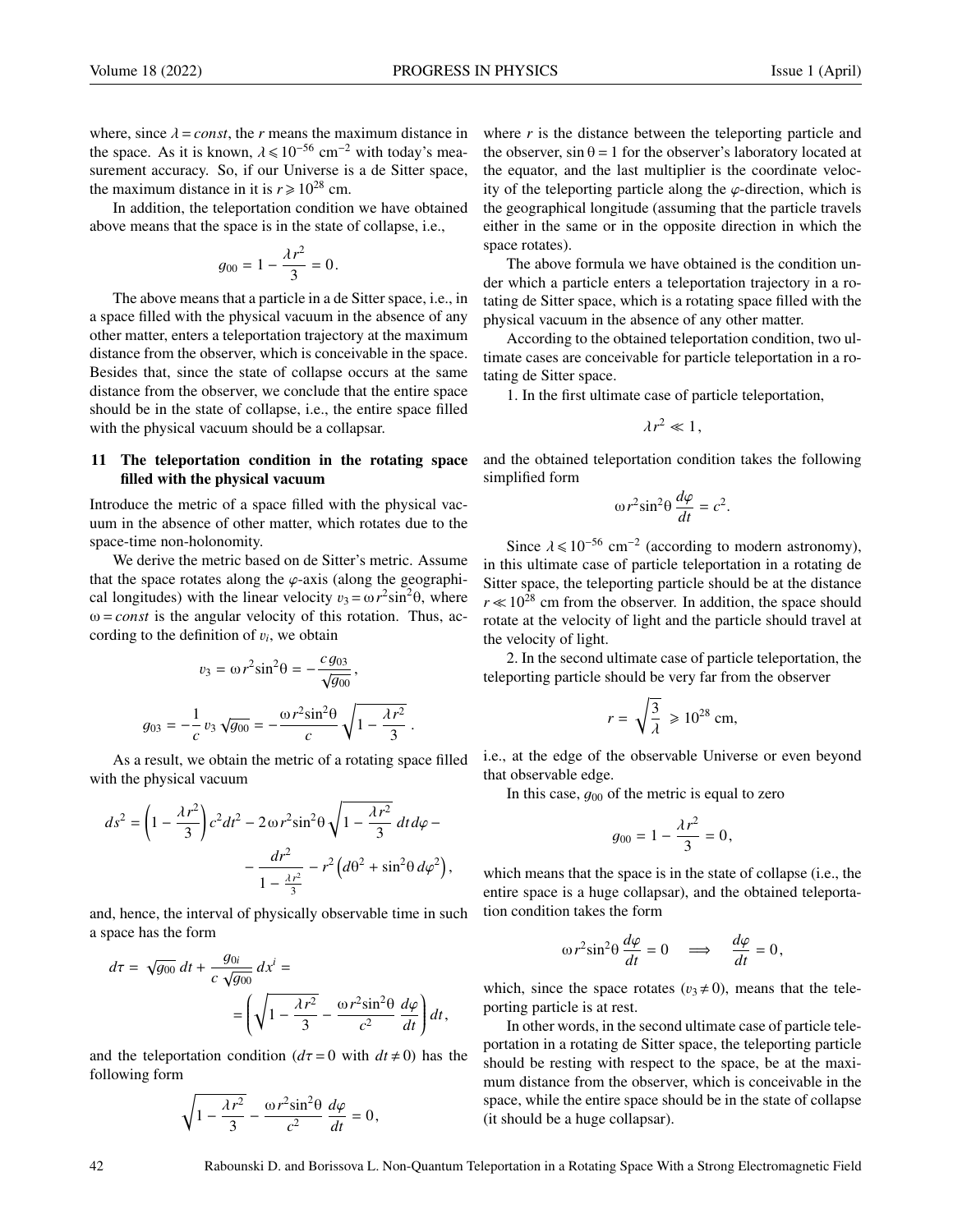# 12 The metric of the space, which rotates, but is free from the gravitational field

Introduce the metric of a space, where the three-dimensional space rotates due to the space-time non-holonomity, but there is no field of gravitation. This space metric most accurately describes the local space of an observer, who is located in an earth-bound laboratory, since the gravitational potential on the Earth's surface is so weak that its factor under the teleportation condition can be neglected. Only the factors of rotation of space and the teleporting particle's speed affect teleportation in this case. An addition, in the space of this metric, the effect of rotation of space due to the space-time non-holonomity is most clearly manifested.

For the above reasons, we will deduce the characteristics of such a simplest rotating space in more detail.

Assuming that the space rotates along the  $\varphi$ -axis (along the geographical longitudes) with the velocity  $v_3 = \omega r^2 \sin^2 \theta$ ,<br>where  $\omega = const$  is the angular velocity of this rotation, and where  $\omega = const$  is the angular velocity of this rotation, and, according to the definition of  $v_i$ ,

$$
v_3 = \omega r^2 \sin^2 \theta = -\frac{c g_{03}}{\sqrt{g_{00}}}, \qquad g_{03} = -\frac{\omega r^2 \sin^2 \theta}{c},
$$

we obtain the metric of such a space. It has the form

$$
ds^{2} = c^{2}dt^{2} - 2 \omega r^{2} \sin^{2} \theta dt d\varphi - dr^{2} - r^{2} (d\theta^{2} + \sin^{2} \theta d\varphi^{2}),
$$

where the rest non-zero components of the fundamental metric tensor  $g_{\alpha\beta}$  are

$$
g_{00} = 1
$$
,  $g_{11} = -1$ ,  $g_{22} = -r^2$ ,  $g_{33} = -r^2 \sin^2 \theta$ .

So forth, using the general formula for the chr.inv.-metric tensor, which is

$$
h_{ik} = -g_{ik} + \frac{g_{0i}g_{0k}}{g_{00}} = -g_{ik} + \frac{1}{c^2} v_i v_k,
$$

we obtain that its non-zero components in the specific space we are considering are equal to

$$
h_{11} = 1, \quad h_{22} = r^2, \quad h_{33} = r^2 \sin^2 \theta \left( 1 + \frac{\omega^2 r^2 \sin^2 \theta}{c^2} \right),
$$
  

$$
h^{11} = 1, \quad h^{22} = \frac{1}{r^2}, \quad h^{33} = \frac{1}{r^2 \sin^2 \theta \left( 1 + \frac{\omega^2 r^2 \sin^2 \theta}{c^2} \right)},
$$

where, since the matrix  $h_{ik}$  is diagonal, the upper-index components of  $h_{ik}$  are obtained as  $h^{ik} = (h_{ik})^{-1}$  just like the invertible matrix components to any diagonal matrix.

To check the correctness of the above construction of the space metric, we calculate  $v^2 = v_i v^i = h_{ik} v^i$ <br>we obtain the following  $k$ . Since  $v^i = h^{ik}v_k$ , we obtain the following

$$
v^{2} = v_{i}v^{i} = \frac{\omega^{2}r^{2}\sin^{2}\theta}{1 + \frac{\omega^{2}r^{2}\sin^{2}\theta}{c^{2}}}, \qquad v = \frac{\omega r \sin \theta}{\sqrt{1 + \frac{\omega^{2}r^{2}\sin^{2}\theta}{c^{2}}}},
$$

hence, the dimension of v is [cm/sec]. If the space rotates<br>slowly the shove formula transforms to  $v = \omega r \sin \theta$  [cm/sec] slowly, the above formula transforms to  $v = \omega r \sin \theta$  [cm/sec]<br>that is completely "comme il faut" that is completely "comme il faut".

Based on the above formula for  $v_3$  and using the corresponding  $h^{ik}$  components, we obtain that the antisymmetric chr.inv.-tensor of the angular velocity of rotation of space, *Aik* (see page 32), has the following non-zero components

$$
A_{13} = \omega r \sin^2 \theta, \qquad A_{31} = -A_{13},
$$
  
\n
$$
A_{23} = \omega r^2 \sin \theta \cos \theta, \qquad A_{32} = -A_{23},
$$
  
\n
$$
A^{13} = \frac{\omega}{r \left(1 + \frac{\omega^2 r^2 \sin^2 \theta}{c^2}\right)}, \qquad A^{31} = -A^{13},
$$
  
\n
$$
A^{23} = \frac{\omega \cot \theta}{r^2 \left(1 + \frac{\omega^2 r^2 \sin^2 \theta}{c^2}\right)}, \qquad A^{32} = -A^{23}.
$$

To check the correctness of the above, we calculate the square of the chr.inv.-pseudovector of the angular velocity of rotation of space,  $\Omega^2 = \Omega_{*i} \Omega^{*i} = h_{ik} \Omega^{*i} \Omega^{*i}$ . Since

$$
\Omega^{*i} = \frac{1}{2} \varepsilon^{ikm} A_{km}, \quad \varepsilon^{ikm} = \frac{e^{ikm}}{\sqrt{h}}, \quad \Omega_{*i} = h_{ik} \Omega^{*k}
$$

as for any pseudovector (see page 34 in this paper; for more details on pseudovectors and pseudotensors see §2.3 of our monograph [5]), after some algebra we obtain

$$
\Omega^2 = \Omega_{*i}\Omega^{*i} = \frac{\omega^2}{1 + \frac{\omega^2 r^2 \sin^2 \theta}{c^2}}, \quad \Omega = \frac{\omega}{\sqrt{1 + \frac{\omega^2 r^2 \sin^2 \theta}{c^2}}},
$$

so, the dimension of  $\Omega$  is [sec<sup>-1</sup>]. If the space rotates slowly, the obtained formula transforms to  $\Omega = \omega$  [sec<sup>-1</sup>] that is completely "comme il faut".

Using the non-zero  $h_{ik}$  components, we obtain the determinant of the chr.inv.-metric tensor *hik* (see page 35)

$$
h = \det ||h_{ik}|| = r^4 \sin^2 \theta \left( 1 + \frac{\omega^2 r^2 \sin^2 \theta}{c^2} \right)
$$

So forth, we obtain nonzero chr.inv.-derivatives of ln<sup>√</sup> *h*. According to the mathematical apparatus of chronometric invariants, they are equal to the respective chr.inv.-Christoffel symbols, in which two indices have been contracted, i.e.,  $\Delta_{ik}^i$ . Such Christoffel symbols are used in our further calculation of the chr.inv.-divergence of  $A^{ik}$ , as well as the chr.inv.-Ricci curvature tensor  $C_{ik}$ , which are the left hand side terms of the chr.inv.-Einstein equations. After some algebra, we obtain

$$
\Delta_{i1}^{i} = \frac{\sqrt[*]{\text{ln}\sqrt{h}}}{\partial r} = \frac{2}{r\left(1 + \frac{\omega^{2}r^{2}\sin^{2}\theta}{c^{2}}\right)}\left(1 + \frac{3\omega^{2}r^{2}\sin^{2}\theta}{2c^{2}}\right),
$$
\n
$$
\Delta_{i2}^{i} = \frac{\sqrt[*]{\text{ln}\sqrt{h}}}{\partial \theta} = \frac{\cot\theta}{1 + \frac{\omega^{2}r^{2}\sin^{2}\theta}{c^{2}}}\left(1 + \frac{2\omega^{2}r^{2}\sin^{2}\theta}{c^{2}}\right),
$$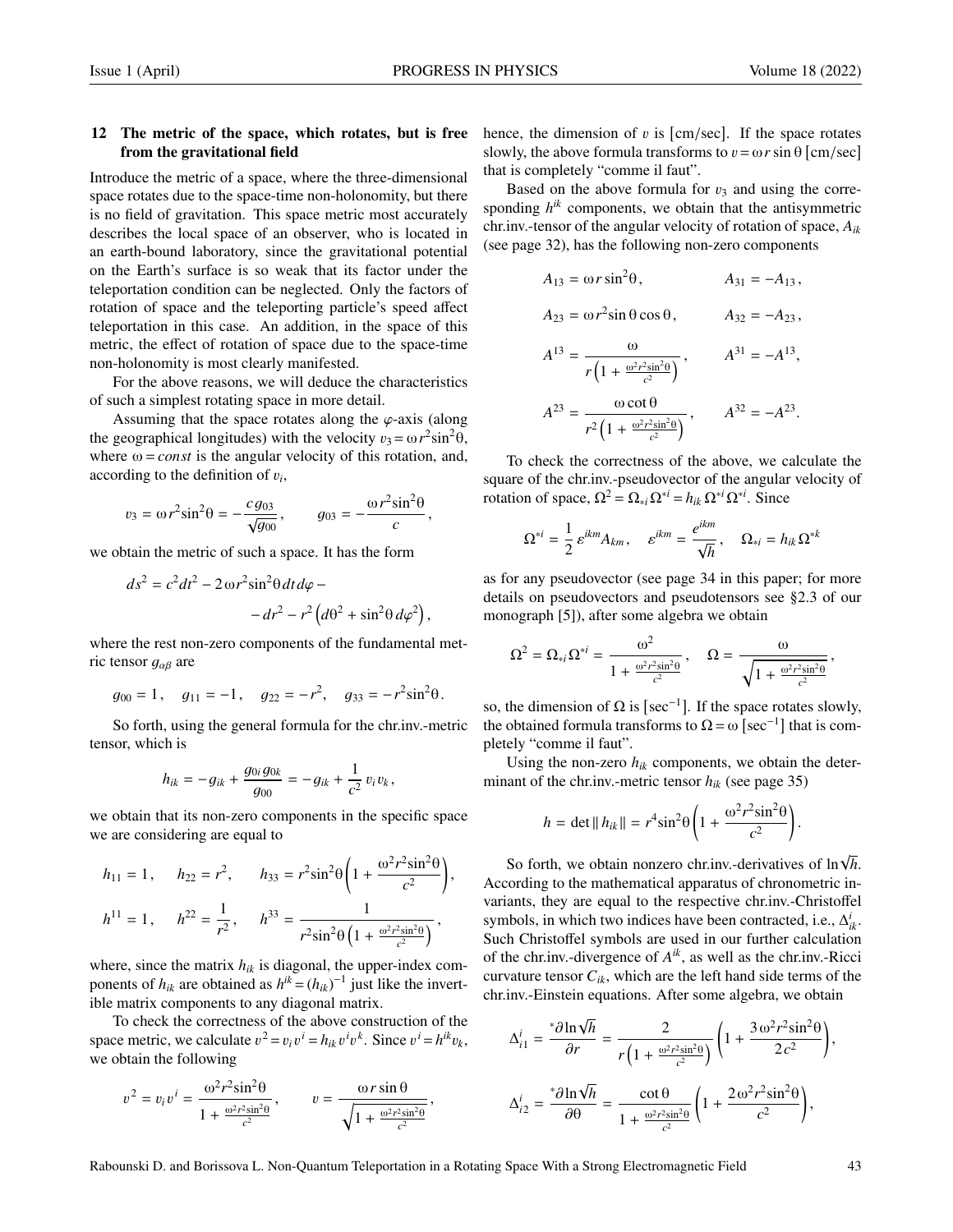as well as their chr.inv.-derivatives

$$
\frac{\partial \Delta_{i1}^{i}}{\partial r} = -\frac{2}{r^{2} \left(1 + \frac{\omega^{2} r^{2} \sin^{2} \theta}{c^{2}}\right)^{2}} - \frac{3 \omega^{2} \sin^{2} \theta}{c^{2} \left(1 + \frac{\omega^{2} r^{2} \sin^{2} \theta}{c^{2}}\right)^{2}} - \frac{3 \omega^{4} r^{2} \sin^{4} \theta}{c^{4} \left(1 + \frac{\omega^{2} r^{2} \sin^{4} \theta}{c^{2}}\right)^{2}},
$$
\n
$$
\frac{\partial \Delta_{i1}^{i}}{\partial \theta} = \frac{2 \omega^{2} r \sin \theta \cos \theta}{c^{2} \left(1 + \frac{\omega^{2} r^{2} \sin^{2} \theta}{c^{2}}\right)^{2}},
$$
\n
$$
\frac{\partial \Delta_{i2}^{i}}{\partial r} = \frac{2 \omega^{2} r \sin \theta \cos \theta}{c^{2} \left(1 + \frac{\omega^{2} r^{2} \sin^{2} \theta}{c^{2}}\right)^{2}} = \frac{\partial \Delta_{i1}^{i}}{\partial \theta},
$$
\n
$$
\frac{\partial \Delta_{i2}^{i}}{\partial \theta} = -\frac{1}{\sin^{2} \theta \left(1 + \frac{\omega^{2} r^{2} \sin^{2} \theta}{c^{2}}\right)} - \frac{2 \omega^{2} r^{2} \sin^{2} \theta}{c^{2} \left(1 + \frac{\omega^{2} r^{2} \sin^{2} \theta}{c^{2}}\right)^{2}} - \frac{2 \omega^{4} r^{4} \sin^{2} \theta}{c^{4} \left(1 + \frac{\omega^{2} r^{2} \sin^{4} \theta}{c^{2}}\right)^{2}}.
$$

The chr.inv.-Ricci curvature tensor  $C_{lk}$  is one of the terms contained in the tensorial equation of the chr.inv.-Einstein equations (see page 33). Its formula (page 33) is based on the chr.inv.-Christoffel symbols  $\Delta^i_{jk}$  and their chr.inv.-derivatives. Therefore, to calculate the chr.inv.-Ricci curvature tensor *Clk* in the specific space we are considering, we need to calculate the chr.inv.-Christoffel symbols. They are re-combinations of the chr.inv.-derivatives of the chr.inv.-metric tensor  $h_{ik}$  (see page 33). Thus, first, we obtain non-zero chr.inv.-derivatives of the chr.inv.-metric tensor  $h_{ik}$  for the space we are considering. They have the form

$$
\frac{\partial h_{22}}{\partial r} = 2r,
$$
  

$$
\frac{\partial h_{33}}{\partial r} = 2r \sin^2 \theta \left( 1 + \frac{2 \omega^2 r^2 \sin^2 \theta}{c^2} \right),
$$
  

$$
\frac{\partial h_{33}}{\partial \theta} = 2r^2 \sin \theta \cos \theta \left( 1 + \frac{2 \omega^2 r^2 \sin^2 \theta}{c^2} \right).
$$

So forth, according to the general formula for the chr.inv.- Christoffel symbols (see page 33), we calculate all them one by one in the specific space we are considering. After some algebra, we obtain formulae for those of them that are different from zero, i.e.,

$$
\Delta_{22}^1 = -r,
$$
  
\n
$$
\Delta_{33}^1 = -r \sin^2 \theta \left( 1 + \frac{2 \omega^2 r^2 \sin^2 \theta}{c^2} \right),
$$
  
\n
$$
\Delta_{12}^2 = \Delta_{21}^2 = \frac{1}{r},
$$
  
\n
$$
\Delta_{33}^2 = -\sin \theta \cos \theta \left( 1 + \frac{2 \omega^2 r^2 \sin^2 \theta}{c^2} \right),
$$

$$
\Delta_{13}^3 = \Delta_{13}^3 = \frac{1}{r \left( 1 + \frac{\omega^2 r^2 \sin^2 \theta}{c^2} \right)} \left( 1 + \frac{2 \omega^2 r^2 \sin^2 \theta}{c^2} \right),
$$
  

$$
\Delta_{23}^3 = \Delta_{32}^3 = \frac{\cot \theta}{1 + \frac{\omega^2 r^2 \sin^2 \theta}{c^2}} \left( 1 + \frac{2 \omega^2 r^2 \sin^2 \theta}{c^2} \right).
$$

Then, we look for non-zero components of the contracted 4th rank chr.inv.-tensor  $H_{lki}^{i}$ , which, since the space we are considering is free from deformations  $(D_{ik} = 0)$ , is equal to the chr.inv.-Ricci curvature tensor  $C_{lk}$  (for the full formulae of the chr.inv.-curvature tensors see page 33)

$$
C_{lk} = C_{lki}^{\cdots i} = H_{lki}^{\cdots i} = \frac{\partial \Delta_{il}^i}{\partial x^k} - \frac{\partial \Delta_{kl}^i}{\partial x^i} + \Delta_{il}^m \Delta_{km}^i - \Delta_{kl}^m \Delta_{im}^i,
$$

where, according to the mathematical apparatus of chronometric invariants (see page 33), we have

$$
\Delta_{ik}^i = \frac{\partial \ln \sqrt{h}}{\partial x^k}.
$$

As a result, we obtain that the chr.inv.-Ricci tensor in the specific space we are considering has the following non-zero components

$$
C_{11} = H_{11i}^{...i} = \frac{\partial \Delta_{i1}^{i}}{\partial r} + \Delta_{21}^{2} \Delta_{12}^{2} + \Delta_{31}^{3} \Delta_{13}^{3},
$$
  
\n
$$
C_{12} = H_{12i}^{...i} = \frac{\partial \Delta_{i1}^{i}}{\partial \theta} + \Delta_{31}^{3} \Delta_{23}^{3} - \Delta_{21}^{2} \Delta_{i2}^{i},
$$
  
\n
$$
C_{21} = H_{21i}^{...i} = \frac{\partial \Delta_{i2}^{i}}{\partial r} + \Delta_{32}^{3} \Delta_{13}^{3} - \Delta_{12}^{2} \Delta_{i2}^{i},
$$
  
\n
$$
C_{22} = H_{22i}^{...i} = \frac{\partial \Delta_{i2}^{i}}{\partial \theta} - \frac{\partial \Delta_{22}^{1}}{\partial r} + \frac{\partial \Delta_{22}^{2}}{\partial \theta^{2}} + \frac{\partial \Delta_{22}^{2} \Delta_{22}^{1}}{\partial \theta^{2}} + \Delta_{32}^{3} \Delta_{23}^{3} - \Delta_{22}^{1} \Delta_{i1}^{i},
$$
  
\n
$$
C_{33} = H_{33i}^{...i} = -\frac{\partial \Delta_{33}^{1}}{\partial r} - \frac{\partial \Delta_{33}^{2}}{\partial \theta} + \frac{\partial \Delta_{33}^{2}}{\partial \theta^{3}} + \frac{\partial \Delta_{33}^{2}}{\partial \theta^{3}} - \Delta_{33}^{1} \Delta_{i1}^{i} - \Delta_{33}^{2} \Delta_{i2}^{i},
$$

where

$$
\Delta_{i1}^i = \frac{\partial \ln \sqrt{h}}{\partial r}, \qquad \Delta_{i2}^i = \frac{\partial \ln \sqrt{h}}{\partial \theta}.
$$

 $\frac{\partial r}{\partial r}$ ,  $\frac{\partial r}{\partial r}$ ,  $\frac{\partial \theta}{\partial r}$ <br>To calculate the components of the chr.inv.-Ricci tensor, we already have the specific formulae for  $\Delta_{i1}^i$  and  $\Delta_{i2}^i$  in the metric we are considering (see page 43). In addition, we need formulae for the chr.inv.-derivatives of  $\Delta_{33}^1$  with respect to *r* and  $\Delta_{33}^2$  with respect to  $\theta$ , which are contained in the chr.inv.-Ricci tensor. We obtain that they are equal to

$$
\frac{\partial \Delta_{33}^1}{\partial r} = -\sin^2\theta \left( 1 + \frac{6\omega^2 r^2 \sin^2\theta}{c^2} \right),
$$
  

$$
\frac{\partial \Delta_{33}^2}{\partial \theta} = \sin^2\theta + \frac{2\omega^2 r^2 \sin^4\theta}{c^2} - \cos^2\theta - \frac{6\omega^2 r^2 \sin^2\theta \cos^2\theta}{c^2}
$$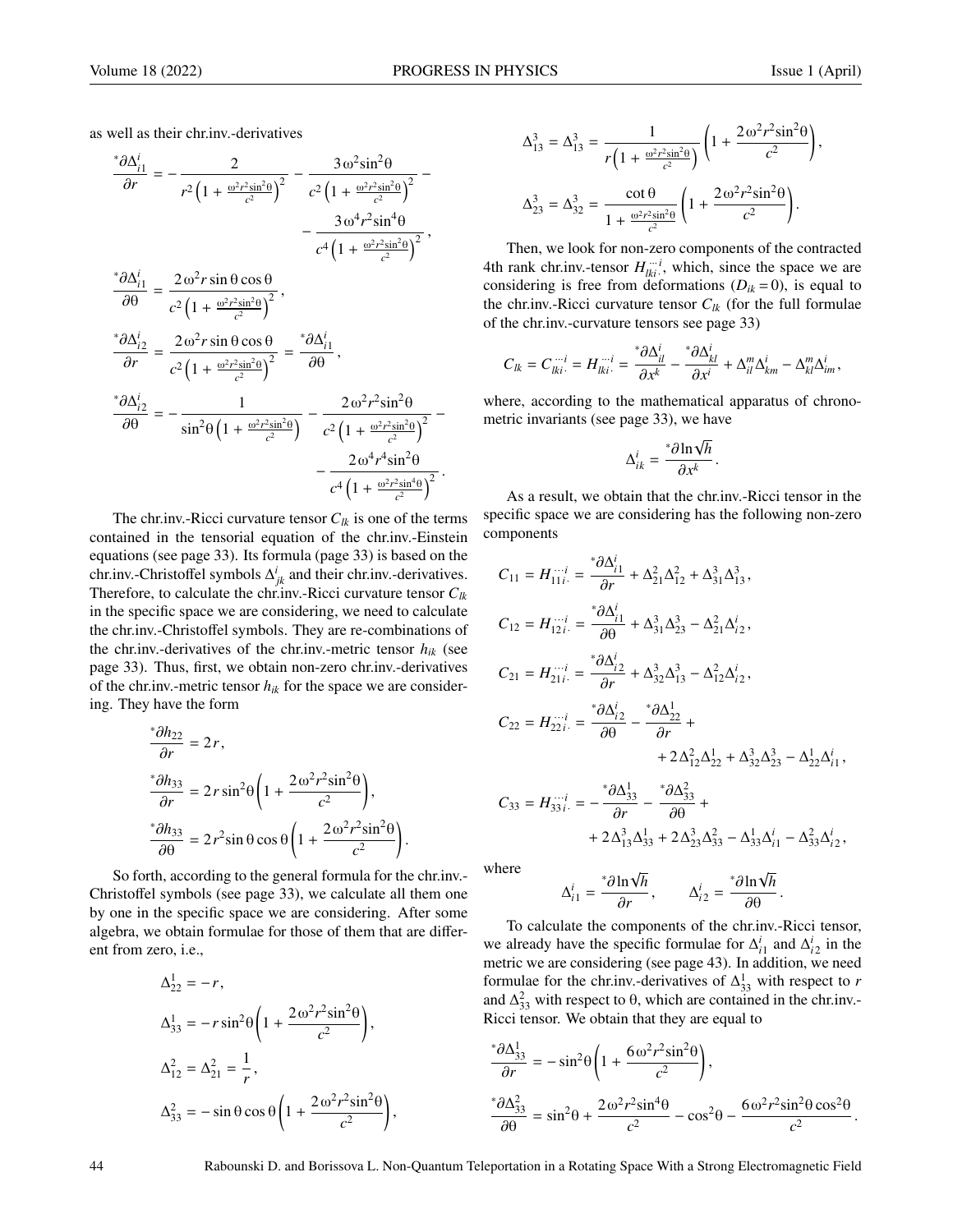So forth, after some algebra, we obtain formulae for the non-zero components of the chr.inv.-Ricci tensor

$$
C_{11} = \frac{3 \omega^2 \sin^2 \theta}{c^2 \left(1 + \frac{\omega^2 r^2 \sin^2 \theta}{c^2}\right)} - \frac{\omega^4 r^2 \sin^4 \theta}{c^4 \left(1 + \frac{\omega^2 r^2 \sin^2 \theta}{c^2}\right)^2},
$$
  
\n
$$
C_{12} = \frac{3 \omega^2 r \sin \theta \cos \theta}{c^2 \left(1 + \frac{\omega^2 r^2 \sin^2 \theta}{c^2}\right)} - \frac{\omega^4 r^3 \sin^3 \theta \cos \theta}{c^4 \left(1 + \frac{\omega^2 r^2 \sin^2 \theta}{c^2}\right)^2},
$$
  
\n
$$
C_{21} = \frac{3 \omega^2 r \sin \theta \cos \theta}{c^2 \left(1 + \frac{\omega^2 r^2 \sin^2 \theta}{c^2}\right)} - \frac{\omega^4 r^3 \sin^3 \theta \cos \theta}{c^4 \left(1 + \frac{\omega^2 r^2 \sin^2 \theta}{c^2}\right)^2},
$$
  
\n
$$
C_{22} = \frac{3 \omega^2 r^2 \cos^2 \theta}{c^2 \left(1 + \frac{\omega^2 r^2 \sin^2 \theta}{c^2}\right)} - \frac{\omega^4 r^4 \sin^2 \theta \cos^2 \theta}{c^4 \left(1 + \frac{\omega^2 r^2 \sin^2 \theta}{c^2}\right)^2},
$$
  
\n
$$
C_{33} = \frac{3 \omega^2 r^2 \sin^2 \theta}{c^2} - \frac{\omega^4 r^4 \sin^4 \theta}{c^4 \left(1 + \frac{\omega^2 r^2 \sin^2 \theta}{c^2}\right)},
$$

where, in particular, we see that  $C_{12} = C_{21}$  that means a certain curvature symmetry in the space we are considering.

As a result, the physically observable chr.inv.-scalar curvature  $C = h^{lk}C_{lk}$  (see page 33) of the rotating space we are considering is equal to

$$
C = \frac{6\omega^2}{c^2 \left(1 + \frac{\omega^2 r^2 \sin^2 \theta}{c^2}\right)} - \frac{2\omega^4 r^2 \sin^2 \theta}{c^4 \left(1 + \frac{\omega^2 r^2 \sin^2 \theta}{c^2}\right)^2}
$$

i.e., the origin of the physically observable chr.inv.-curvature of such a space is only its three-dimensional rotation due to the space-time non-holonomity (non-orthogonality of the time lines to the three-dimensional spatial section).

As you can see, the obtained formula for the scalar curvature and also every component of the obtained chr.inv.-Ricci curvature tensor (used in the chr.inv.-Einstein equations, see below) consists of two terms: the first order term, the goal of which is very significant, and the second order (additional) term, the influence of which is tiny. When Larissa first saw the above formulae, she immediately said: "You just made a fundamental theoretical discovery: if a space rotates due its space-time non-holonomity, its curvature produces the first order effect."

The above characteristics of the space we are considering will be used further to calculate the individual components of the chr.inv.-Einstein equations in this space.

So forth, we obtain that the interval of physically observable time in such a rotating space has the formula

$$
d\tau = \sqrt{g_{00}} dt + \frac{g_{0i}}{c \sqrt{g_{00}}} dx^{i} = \left(1 - \frac{\omega r^{2} \sin^{2} \theta}{c^{2}} \frac{d\varphi}{dt}\right) dt,
$$

where  $\sin \theta = 1$  (the polar angle  $\theta$  is equal to  $\frac{\pi}{2}$ ) for the observer's laboratory located at the equator, and the last multiplier is the coordinate velocity of the teleporting particle along the  $\varphi$ -direction, which is the geographical longitude (assuming that it travels either in the same or in the opposite direction in which the space rotates).

As a result, we obtain that the teleportation condition, i.e.,  $d\tau = 0$  with  $dt \neq 0$ , has the form

$$
\omega r^2 \sin^2 \theta \, \frac{d\varphi}{dt} = c^2.
$$

The obtained formula is the teleportation condition in a rotating space that is free from the field of gravitation and a distributed matter. In this case, as you can see from the above formula, a particle enters a teleportation trajectory in such a space, if it travels at the velocity of light, and the space rotates at the velocity of light.

Next, we will look how this condition changes if the rotating space is not empty, but filled with an electromagnetic field. To do it we will consider Einstein's field equations for a space of the above metric, where the right hand side of the equations is non-zero, but contains the energy-momentum tensor of the electromagnetic field (such Einstein equations characterize a space filled with an electromagnetic field).

As it is known, Einstein's equations are one of the necessary conditions for a space metric to be Riemannian. Therefore, the considered rotating space filled with an electromagnetic field is Riemannian under some particular conditions by which the Einstein equations for this space metric vanish (for this reason we call them *Riemannian conditions*).

We hope, the derived Riemannian conditions will somehow replace the rotation of space (the main factor in the teleportation condition) with the electromagnetic field parameters, thereby giving us the opportunity to "strengthen" the space-time non-holonomity to the level necessary for particle teleportation without the need to mechanically rotate the observer's local space at the light speed.

# 13 Using Einstein's field equations to find conditions under which the introduced metric is Riemannian

In an empty rotating space of the metric we have introduced above, the gravitational inertial force, the space deformation and the  $\lambda$ -term are equal to zero, while the space curvature and rotation are non-zero

$$
F_i = 0, \quad D_{ik} = 0, \quad \lambda = 0, \quad C_{ik} \neq 0, \quad A_{ik} \neq 0.
$$

The chr.inv.-Einstein equations (for their full formulae see page 33) very simplify under the above conditions. If the rotating space is filled with a distributed matter, they have the non-zero right hand side and take the form

$$
A_{ik}A^{ki} = -\frac{\varkappa}{2} \left( \varrho c^2 + U \right)
$$
  
\n
$$
*\nabla_k A^{ik} = -\varkappa J^i
$$
  
\n
$$
2A_{ij}A_{k}^{.j} - c^2 C_{ik} = \frac{\varkappa}{2} \left( \varrho c^2 h_{ik} + 2U_{ik} - Uh_{ik} \right)
$$

,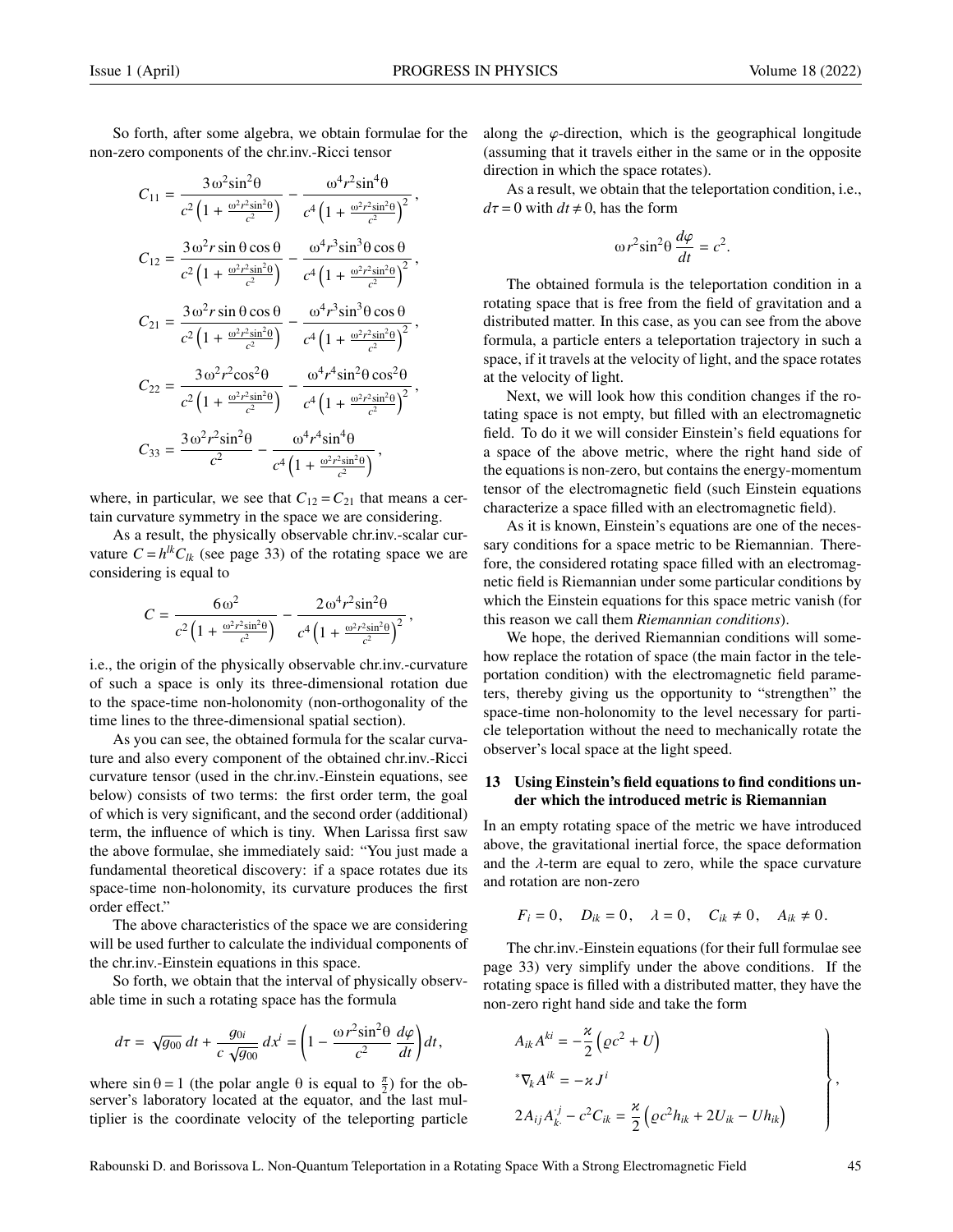where the right hand side contains the physically observable projections of the energy-momentum tensor of the matter that fills the space:  $\varrho$  is the chr.inv.-density of the field energy,  $J^i$  *i* the chr.inv.-density of the field momentum, and  $I^{jk}$  is the is the chr.inv.-density of the field momentum, and  $U^{ik}$  is the chr.inv.-stress-tensor of the field.

Calculate  $U = h_{mn}U^{mn}$ , i.e., the trace of the electromagnetic field chr.inv.-stress-tensor *U ik* (see page 34). Since the trace of the chr.inv.-metric tensor is  $h_{mn}h^{mn} = 3$ , we obtain  $U = \rho c^2$ . Thus, the chr.inv.-Einstein equations in a rotating space filled with an electromagnetic field have the form space filled with an electromagnetic field have the form

$$
A_{ik}A^{ki} = -\varkappa \varrho c^{2}
$$
  
\*
$$
\nabla_{k}A^{ik} = -\varkappa J^{i}
$$
  

$$
2A_{ij}A_{k}^{j} - c^{2}C_{ik} = \varkappa U_{ik}
$$

or, extending the electromagnetic field characteristics,

$$
A_{ik}A^{ki} = -\frac{\kappa c^2}{8\pi} (E_i E^i + H_{*i} H^{*i})
$$
  
\n
$$
^*\nabla_k A^{ik} = -\frac{\kappa c}{4\pi} \varepsilon^{ikm} E_k H_{*m}
$$
  
\n
$$
2A_{ij}A_k^{j} - c^2 C_{ik} =
$$
  
\n
$$
= \frac{\kappa c^2}{8\pi} (E_j E^j + H_{*j} H^{*j}) h_{ik} - \frac{\kappa c^2}{4\pi} (E_i E_k + H_{*i} H_{*k})
$$

Taking into account the characteristics of the space metric we are considering (see above), after some algebra we obtain non-zero components of the left hand side terms

$$
A_{ik}A^{ki} = -\frac{2\omega^2}{1 + \frac{\omega^2 r^2 \sin^2 \theta}{c^2}},
$$
  
\n
$$
{}^* \nabla_k A^{3k} = \frac{\omega}{r^2 \sin^2 \theta \left(1 + \frac{\omega^2 r^2 \sin^2 \theta}{c^2}\right)} \left\{1 + \frac{2\omega^2 r^2 \sin^2 \theta}{c^2 \left(1 + \frac{\omega^2 r^2 \sin^2 \theta}{c^2}\right)}\right\},
$$
  
\n
$$
2A_{1j}A_1^{j} - c^2 C_{11} = -\frac{\omega^2 \sin^2 \theta}{1 + \frac{\omega^2 r^2 \sin^2 \theta}{c^2} + \frac{\omega^4 r^2 \sin^4 \theta}{c^2 \left(1 + \frac{\omega^2 r^2 \sin^2 \theta}{c^2}\right)^2},
$$
  
\n
$$
2A_{1j}A_2^{j} - c^2 C_{12} = -\frac{\omega^2 r \sin \theta \cos \theta}{1 + \frac{\omega^2 r^2 \sin^2 \theta}{c^2} + \frac{\omega^4 r^3 \sin^3 \theta \cos \theta}{c^2 \left(1 + \frac{\omega^2 r^2 \sin^2 \theta}{c^2}\right)^2},
$$
  
\n
$$
2A_{2j}A_1^{j} - c^2 C_{21} = -\frac{\omega^2 r \sin \theta \cos \theta}{1 + \frac{\omega^2 r^2 \sin^2 \theta}{c^2} + \frac{\omega^4 r^3 \sin^3 \theta \cos \theta}{c^2 \left(1 + \frac{\omega^2 r^2 \sin^2 \theta}{c^2}\right)^2},
$$
  
\n
$$
2A_{2j}A_2^{j} - c^2 C_{22} = -\frac{\omega^2 r^2 \cos^2 \theta}{1 + \frac{\omega^2 r^2 \sin^2 \theta}{c^2} + \frac{\omega^4 r^4 \sin^2 \theta \cos^2 \theta}{c^2 \left(1 + \frac{\omega^2 r^2 \sin^2 \theta}{c^2}\right)^2},
$$
  
\n
$$
2A_{3j}A_3^{j} - c^2 C_{33} = -\omega^2 r^2 \sin^2 \theta + \frac{\omega^4 r^4 \sin^4 \theta}{c^2 \left(1 + \frac{\omega^2 r^2 \sin^2 \theta}{c^2}\right
$$

We see that the left hand side of the chr.inv.-Einstein equations does not vanish. This means that a rotating space characterized by the considered metric is not Riemannian, if it is empty. To be Riemannian, such a space must be filled with a distributed matter so that the right hand side of the Einstein equations equalized the non-zero left hand side.

Using the obtained left hand side of the chr.inv.-Einstein equations, as well as the formulae for the electromagnetic field characteristics  $\varrho$ ,  $J^i$ ,  $U_{ik}$  (see page 34), we get the above<br>chripy-Einstein equations in the final form chr.inv.-Einstein equations in the final form

$$
\frac{\omega^{2}}{1 + \frac{\omega^{2}r^{2}\sin^{2}\theta}{c^{2}}} = \frac{\varkappa c^{2}}{16\pi} (E_{i}E^{i} + H_{*i}H^{*i})
$$
\n
$$
\frac{\omega}{r^{2}\sin^{2}\theta (1 + \frac{\omega^{2}r^{2}\sin^{2}\theta}{c^{2}})} \left\{ 1 + \frac{2\omega^{2}r^{2}\sin^{2}\theta}{c^{2}(1 + \frac{\omega^{2}r^{2}\sin^{2}\theta}{c^{2}})} \right\} =
$$
\n
$$
= -\frac{\varkappa c}{4\pi} \varepsilon^{3km} E_{k} H_{*m}
$$
\n
$$
\frac{\omega^{2}(2 + \sin^{2}\theta)}{1 + \frac{\omega^{2}r^{2}\sin^{2}\theta}{c^{2}}} - \frac{\omega^{4}r^{2}\sin^{4}\theta}{c^{2}(1 + \frac{\omega^{2}r^{2}\sin^{2}\theta}{c^{2}})^{2}} =
$$
\n
$$
= \frac{\varkappa c^{2}}{4\pi} (E_{1}E_{1} + H_{*1}H_{*1})
$$
\n
$$
\frac{\omega^{2}r\sin\theta\cos\theta}{1 + \frac{\omega^{2}r^{2}\sin^{2}\theta}{c^{2}}} - \frac{\omega^{4}r^{3}\sin^{3}\theta\cos\theta}{c^{2}(1 + \frac{\omega^{2}r^{2}\sin^{2}\theta}{c^{2}})^{2}} =
$$
\n
$$
= \frac{\varkappa c^{2}}{4\pi} (E_{1}E_{2} + H_{*1}H_{*2})
$$
\n
$$
\frac{\omega^{2}r\sin\theta\cos\theta}{1 + \frac{\omega^{2}r^{2}\sin^{2}\theta}{c^{2}} - \frac{\omega^{4}r^{3}\sin^{3}\theta\cos\theta}{c^{2}(1 + \frac{\omega^{2}r^{2}\sin^{2}\theta}{c^{2}})^{2}} =
$$
\n
$$
= \frac{\varkappa c^{2}}{4\pi} (E_{2}E_{1} + H_{*2}H_{*1})
$$
\n
$$
\frac{\omega^{2}r^{2}(2 + \cos^{2}\theta)}{1 + \frac{\omega^{2}r^{2}\sin^{2}\theta}{c^{2}}} - \frac{\omega^{4}r^{4}\sin^{2}\theta\cos^{2}\theta}{c^{2}(1 + \frac{\omega^{2}r^{2}\sin^{2}\theta}{c^{
$$

where the right hand side is expressed through the chr.inv.electric strength vector  $E^i$  and the chr.inv.-magnetic strength pseudovector  $H^*$ <sup>*i*</sup> of the field (see page 34 for detail).

Note that the dimension of the electric and magnetic field strengths here is  $\left[\text{gram}^{1/2} \text{cm}^{-3/2}\right]$  as well as everywhere in the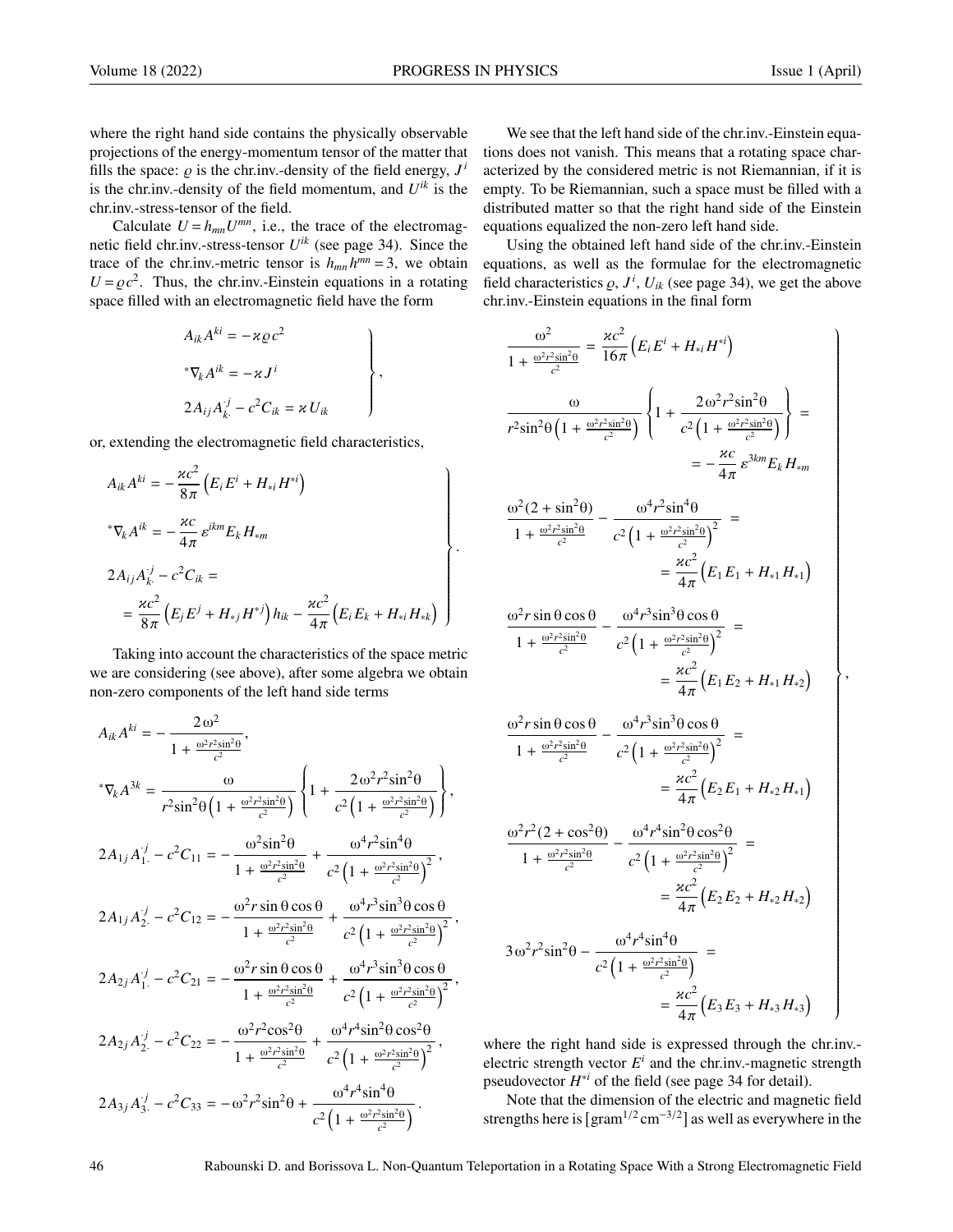,

relativistic electrodynamics. To avoid confusion, we note that in our earlier works for these quantities we used the "electromagnetic" dimension  $\left[ \text{gram}^{1/2} \text{cm}^{-1/2} \text{sec}^{-1} \right]$ , as is customary in Classical Electrodynamics and technology. It is different from the above by a unit coefficient, the dimension of which is the same as that of the velocity of light.

Mathematically, the obtained chr.inv.-Einstein equations mean that a rotating space filled with an electromagnetic field of the specific configuration, as indicated in the equations, is Riemannian. Therefore, the above Einstein equations are the *Riemannian conditions* for this space metric. That is, we can consider a rotating space in the General Theory of Relativity only if it is filled with an electromagnetic field of the specific structure determined by the Einstein equations.

#### 14 The structure of the electromagnetic field

To obtain some information about the structure of the particular electromagnetic field determined by the obtained Einstein equations, we analyze the equations in detail.

The scalar and tensorial equations give trivial relations between *E* and *H*.

Since just one component  $\sqrt[k]{k}A^{3k}$  of the vectorial Einstein equation is non-zero,  ${}^*\nabla_k A^{1k} = 0$  and  ${}^*\nabla_k A^{2k} = 0$  give

$$
\varepsilon^{1km} E_k H_{*m} = \varepsilon^{123} E_2 H_{*3} + \varepsilon^{132} E_3 H_{*2} = 0,
$$
  

$$
\varepsilon^{2km} E_k H_{*m} = \varepsilon^{213} E_1 H_{*3} + \varepsilon^{231} E_3 H_{*1} = 0,
$$

from which, since  $\varepsilon^{123} = -\varepsilon^{132} = \varepsilon^{312}$  and so on, we obtain

$$
E_2 H_{*3} - E_3 H_{*2} = 0,
$$
  

$$
E_1 H_{*3} - E_3 H_{*1} = 0.
$$

The non-zero vectorial Einstein equation means

$$
\varepsilon^{3km} E_k H_{*m} = \varepsilon^{312} E_1 H_{*2} + \varepsilon^{321} E_2 H_{*1} =
$$
  
= 
$$
-\frac{4\pi \omega}{\varkappa c r^2 \sin^2 \theta \left(1 + \frac{\omega^2 r^2 \sin^2 \theta}{c^2}\right)} \left\{1 + \frac{2\omega^2 r^2 \sin^2 \theta}{c^2 \left(1 + \frac{\omega^2 r^2 \sin^2 \theta}{c^2}\right)}\right\},
$$

which, taking into account that (see page 34)

$$
\varepsilon^{ikm} = \frac{e^{ikm}}{\sqrt{h}}, \quad e^{123} = +1, \quad e^{312} = -e^{132} = e^{123} = +1,
$$

gives the following

$$
E_1 H_{*2} - E_2 H_{*1} =
$$
  
=  $-\frac{4\pi \omega}{\kappa c \sin \theta \sqrt{1 + \frac{\omega^2 r^2 \sin^2 \theta}{c^2}}}\left\{1 + \frac{2\omega^2 r^2 \sin^2 \theta}{c^2 \left(1 + \frac{\omega^2 r^2 \sin^2 \theta}{c^2}\right)}\right\}.$ 

Taking the above into account, we conclude that the electromagnetic field determined by the obtained Einstein equations is characterized by the system of relations

$$
E^{2} + H^{2} = \frac{16\pi \omega^{2}}{\varkappa c^{2} (1 + \frac{\omega^{2} r^{2} \sin^{2} \theta}{c^{2}})}
$$
  
\n
$$
E_{2} H_{*3} - E_{3} H_{*2} = 0
$$
  
\n
$$
E_{1} H_{*3} - E_{3} H_{*1} = 0
$$
  
\n
$$
E_{1} H_{*2} - E_{2} H_{*1} =
$$
  
\n
$$
= -\frac{4\pi \omega}{\varkappa c \sin \theta \sqrt{1 + \frac{\omega^{2} r^{2} \sin^{2} \theta}{c^{2}}} \left\{ 1 + \frac{2\omega^{2} r^{2} \sin^{2} \theta}{c^{2} (1 + \frac{\omega^{2} r^{2} \sin^{2} \theta}{c^{2}})} \right\}
$$
  
\n
$$
E_{1} E_{1} + H_{*1} H_{*1} =
$$
  
\n
$$
= \frac{4\pi}{\varkappa c^{2}} \left\{ \frac{\omega^{2} (2 + \sin^{2} \theta)}{1 + \frac{\omega^{2} r^{2} \sin^{2} \theta}{c^{2}} - \frac{\omega^{4} r^{2} \sin^{4} \theta}{c^{2} (1 + \frac{\omega^{2} r^{2} \sin^{2} \theta}{c^{2}})^{2}} \right\}
$$
  
\n
$$
E_{1} E_{2} + H_{*1} H_{*2} =
$$
  
\n
$$
= \frac{4\pi}{\varkappa c^{2}} \left\{ \frac{\omega^{2} r \sin \theta \cos \theta}{1 + \frac{\omega^{2} r^{2} \sin^{2} \theta}{c^{2}} - \frac{\omega^{4} r^{3} \sin^{3} \theta \cos \theta}{c^{2} (1 + \frac{\omega^{2} r^{2} \sin^{2} \theta}{c^{2}})^{2}} \right\}
$$
  
\n
$$
E_{2} E_{2} + H_{*2} H_{*2} =
$$
  
\n
$$
= \frac{4\pi}{\varkappa c^{2}} \left\{ \frac{\omega^{2} r^{2} (2 + \cos^{2} \theta)}{1 + \frac{\omega^{2} r^{2} \sin^{2} \theta}{c^{2}} - \frac{\omega^{4} r^{4} \sin^{2} \theta \cos^{2} \theta}{c^{2} (1 + \frac{\
$$

$$
= \frac{4\pi}{\varkappa c^2} \left\{ \frac{\omega^2 r^2 (2 + \cos^2 \theta)}{1 + \frac{\omega^2 r^2 \sin^2 \theta}{c^2}} - \frac{\omega^4 r^4 \sin^2 \theta \cos^2 \theta}{c^2 \left(1 + \frac{\omega^2 r^2 \sin^2 \theta}{c^2}\right)^2} \right\}
$$
  
 
$$
E_3 E_3 + H_{*3} H_{*3} =
$$

$$
= \frac{4\pi}{\varkappa c^2} \left\{ 3\omega^2 r^2 \sin^2 \theta - \frac{\omega^4 r^4 \sin^4 \theta}{c^2 \left( 1 + \frac{\omega^2 r^2 \sin^2 \theta}{c^2} \right)} \right\}
$$

which at small  $\omega$  simplifies to

$$
E^{2} + H^{2} = \frac{16\pi \omega^{2}}{\kappa c^{2}}
$$
  
\n
$$
E_{2}H_{*3} - E_{3}H_{*2} = 0
$$
  
\n
$$
E_{1}H_{*3} - E_{3}H_{*1} = 0
$$
  
\n
$$
E_{1}H_{*2} - E_{2}H_{*1} = -\frac{4\pi \omega}{\kappa c \sin \theta}
$$
  
\n
$$
E_{1}E_{1} + H_{*1}H_{*1} = \frac{4\pi \omega^{2}(2 + \sin^{2}\theta)}{\kappa c^{2}}
$$
  
\n
$$
E_{1}E_{2} + H_{*1}H_{*2} = \frac{4\pi \omega^{2} r \sin \theta \cos \theta}{\kappa c^{2}}
$$
  
\n
$$
E_{2}E_{2} + H_{*2}H_{*2} = \frac{4\pi \omega^{2} r^{2}(2 + \cos^{2}\theta)}{\kappa c^{2}}
$$
  
\n
$$
E_{3}E_{3} + H_{*3}H_{*3} = \frac{12\pi \omega^{2} r^{2} \sin^{2}\theta}{\kappa c^{2}}
$$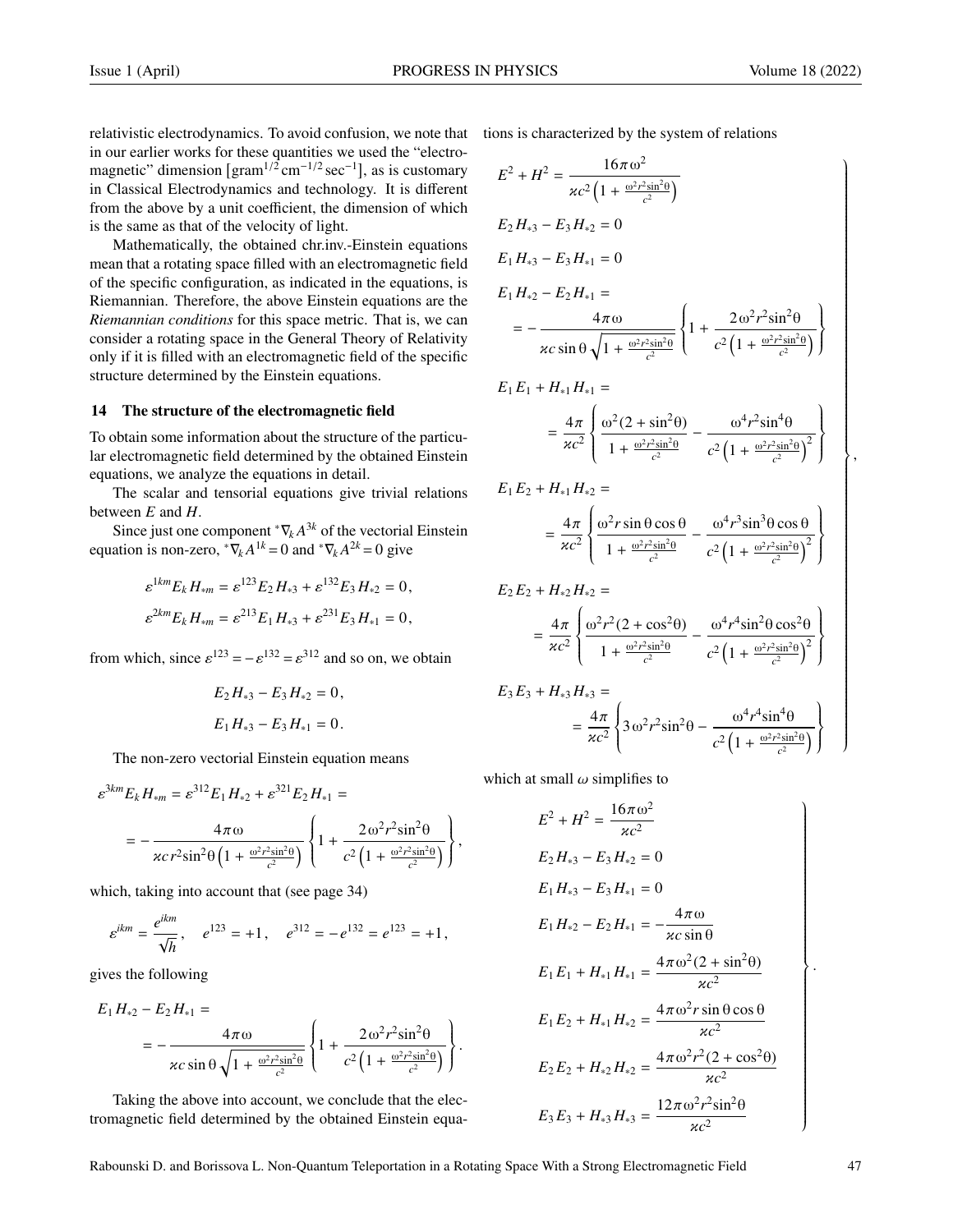Please note that  $E^2 = E_i E^i = h_{ik} E^i E^k$  and  $H^2 = H_{*i} H^{*i} =$  $= h_{ik} H^{*i} H^{*k}$ . The  $\theta$  denotes the polar angle, i.e.,  $\sin \theta = 1$  and  $\cos \theta = 0$  in the laboratory located at the equator.

What do the above relations between the electric and magnetic strength of the field mean and how to implement them in a real laboratory is rather better to ask engineers.

# 15 Non-quantum teleportation in the condition of a real laboratory using a strong electromagnetic field

Looking at the obtained Einstein equations (see page 46), you can see that the mechanical rotation of space, which appears due to the non-holonomity of the space-time, can be replaced by the magnetic or electric strength of the electromagnetic field that fills the space. Two natural questions arise in this regard: 1) Why is this even possible? 2) Is it possible to increase the space-time non-holonomity by an electromagnetic field in a real laboratory to such a level as to realize the nonquantum teleportation condition?

1. To understand why this is possible, you need to understand what is the three-dimensional rotation of space due to the non-holonomity of the space-time. An ordinary threedimensional rotation is expressed in terms of  $q_{ik} \neq 0$  in the space metric and, therefore, can be removed by a coordinate transformation (moving to another, non-rotating coordinate system on the observer's reference body). On the contrary, a rotation resulting from the non-orthogonality of the time lines to the three-dimensional spatial section originates from  $g_{0i} \neq 0$ in the metric, and, therefore is not removable by a coordinate transformation; this is one of the fundamental properties of the observer's reference space.

For example, consider an observer in a laboratory located on the surface of the Earth. For him, the ordinary rotation expressed in terms of  $q_{ik} \neq 0$ , which can be removed by a coordinate transformation, is the rotation of an observed external body, say, the Moon. On the contrary, the non-removable rotation expressed in terms of  $g_{0i} \neq 0$  is the rotation of his reference body, the Earth, around its own axis.

In terms of the basis vectors  $\vec{e}_{(a)}$  tangential to the curved<br>rdinate lines of the Riemannian space (see page 35) coordinate lines of the Riemannian space (see page 35),

$$
g_{0i} = e_{(0)}e_{(i)} \cos(x^0; x^i), \quad v_i = -c e_{(i)} \cos(x^0; x^i),
$$

which means that the linear velocity  $v_i$  of such rotation is merely a manifestation of the inclination of the time coordinate lines to the three-dimensional spatial section. Cosine takes numeric values from  $+1$  to  $-1$ . The length of the tangential basis vectors is equal to 1 in the absence of perturbing factors and decreases with increasing curvature of the coordinate lines. Therefore, such rotation of space cannot be mechanically increased to superluminal speed.

On the other hand, according to the obtained Einstein equations, the stronger the electromagnetic field, the faster the rotation of space: the limit for increasing the rotation of space is only the power of the electromagnetic field generator installed in your laboratory. This is because the angular velocity ω of rotation of space contained in them (and in the teleportation condition) has the same origin as the angular velocity ω in the definition of  $v_i$ .<br>As a result, we arrive at the

As a result, we arrive at the conclusion that there are two types of rotation of space, which cannot be removed by a coordinate transformation. The source of the first type of rotation is a mechanical rotation of the observer's reference body, say, the planet Earth. Such rotation cannot exceed the speed of light. The second type is a "virtual rotation" that appears in a space filled with a distributed matter, due to the non-zero right hand side of the Einstein equations. Such "virtual rotation" is formally added to the first type of rotation of space, despite the fact that the observer's reference body still mechanically rotates at its own rotation speed, as before. This summation occurs because the angular velocity ω of both types of rotation has the same mathematical origin. For example, the Einstein equations showed that such "virtual rotation" can be as fast as the electromagnetic field strong.

This situation is similar to that with the equations of motion of particles. A free particle travels along a geodesic (i.e., shortest) trajectory. The equation of its motion is the equation of geodesic line: the right hand side of the equation is equal to zero. If an external factor perturbs the particle's motion, it deviates from the geodesic line. In this case, its motion is non-geodesic, and the equation of its motion contains the deviating force on the right hand side.

2. Now a second question arises: can we increase ω with an electromagnetic field to the level necessary to implement the teleportation condition in a real laboratory? To answer this question, let us consider the scalar chr.inv.-Einstein equation we have obtained (see page 46)

$$
E^{2} + H^{2} = \frac{16\pi \omega^{2}}{\kappa c^{2} \left(1 + \frac{\omega^{2} r^{2} \sin^{2} \theta}{c^{2}}\right)}.
$$

If the electric component of the electromagnetic field is much weaker than its magnetic component  $(E \ll H)$ , then in the first order approximation we obtain the relation

$$
\omega \approx \sqrt{\frac{\varkappa c^2}{16\pi}} H
$$

connecting the angular velocity of the "virtual rotation" of space with the magnetic strength of the electromagnetic field (which is the source of this "virtual rotation").

On the other hand, the non-quantum teleportation condition is a rotating space filled with an electromagnetic field has the form (see page 45)

$$
\omega r^2 \sin^2 \theta \, \frac{d\varphi}{dt} = c^2,
$$

where we assume that the space rotates with the linear velocity  $v_3 = \omega r^2 \sin^2 \theta$  along the  $\varphi$ -axis (geographical latitude),